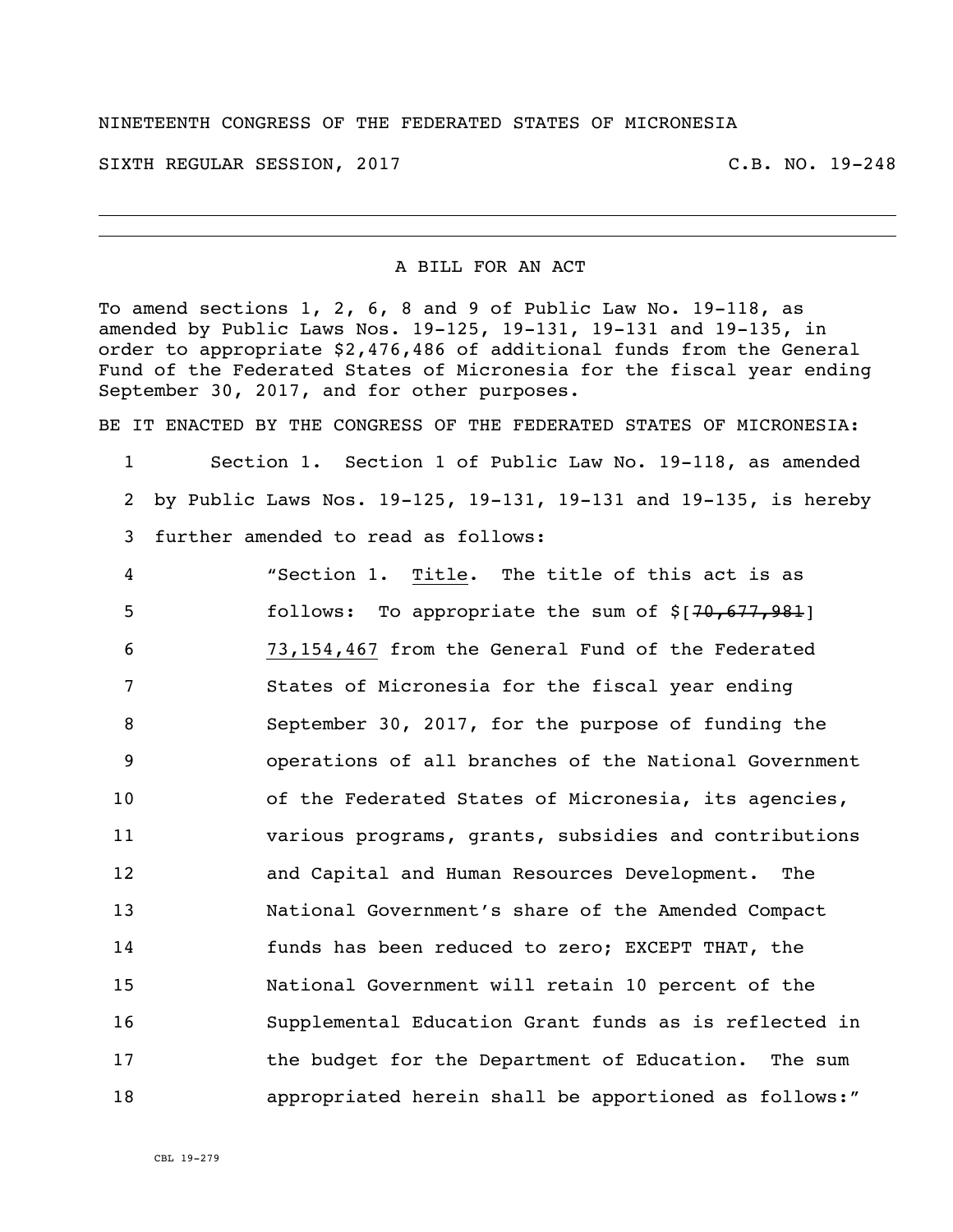| $\mathbf{1}$ | Section 2. Section 2 of Public Law No. 19-118, as amended        |  |  |
|--------------|------------------------------------------------------------------|--|--|
| 2            | by Public Laws Nos. 19-125 and 19-135, is hereby further amended |  |  |
| 3            | to read as follows:                                              |  |  |
| 4            | "Section 2. Operating Expenses of the Executive Branch.          |  |  |
| 5            | The sum of $$[18, 299, 317]$ 20,050,368 or so much thereof       |  |  |
| 6            | as may be necessary, is hereby appropriated from the             |  |  |
| 7            | General Fund of the Federated States of Micronesia for           |  |  |
| 8            | the fiscal year ending September 30, 2017, for the               |  |  |
| 9            | purpose of funding the operations of the Executive               |  |  |
| 10           | Branch of the National Government during the fiscal year         |  |  |
| 11           | The sum appropriated by this section shall be<br>2017.           |  |  |
| 12           | apportioned as follows:                                          |  |  |
| 13           | (1) Office of the President.                                     |  |  |
| 14           | The sum of $\S[1, 292, 567]$ 1,344,567 or so much thereof        |  |  |
| 15           | as may be necessary, for the operations of the Office            |  |  |
| 16           | of the President during the fiscal year 2017. The sum            |  |  |
| 17           | appropriated herein shall be apportioned as follows:             |  |  |
| 18           | 470,067                                                          |  |  |
| 19           | 315,000                                                          |  |  |
| 20           | Contractual Services<br>531,00                                   |  |  |
| 21           | 126,000                                                          |  |  |
| 22           | 2,500<br>Fixed Assets                                            |  |  |
| 23           | (2) Department of Foreign Affairs.                               |  |  |
| 24           | The sum of $$[4,563,881]$ 4,879,475, or so much thereof          |  |  |
| 25           | as may be necessary, for the operations of the                   |  |  |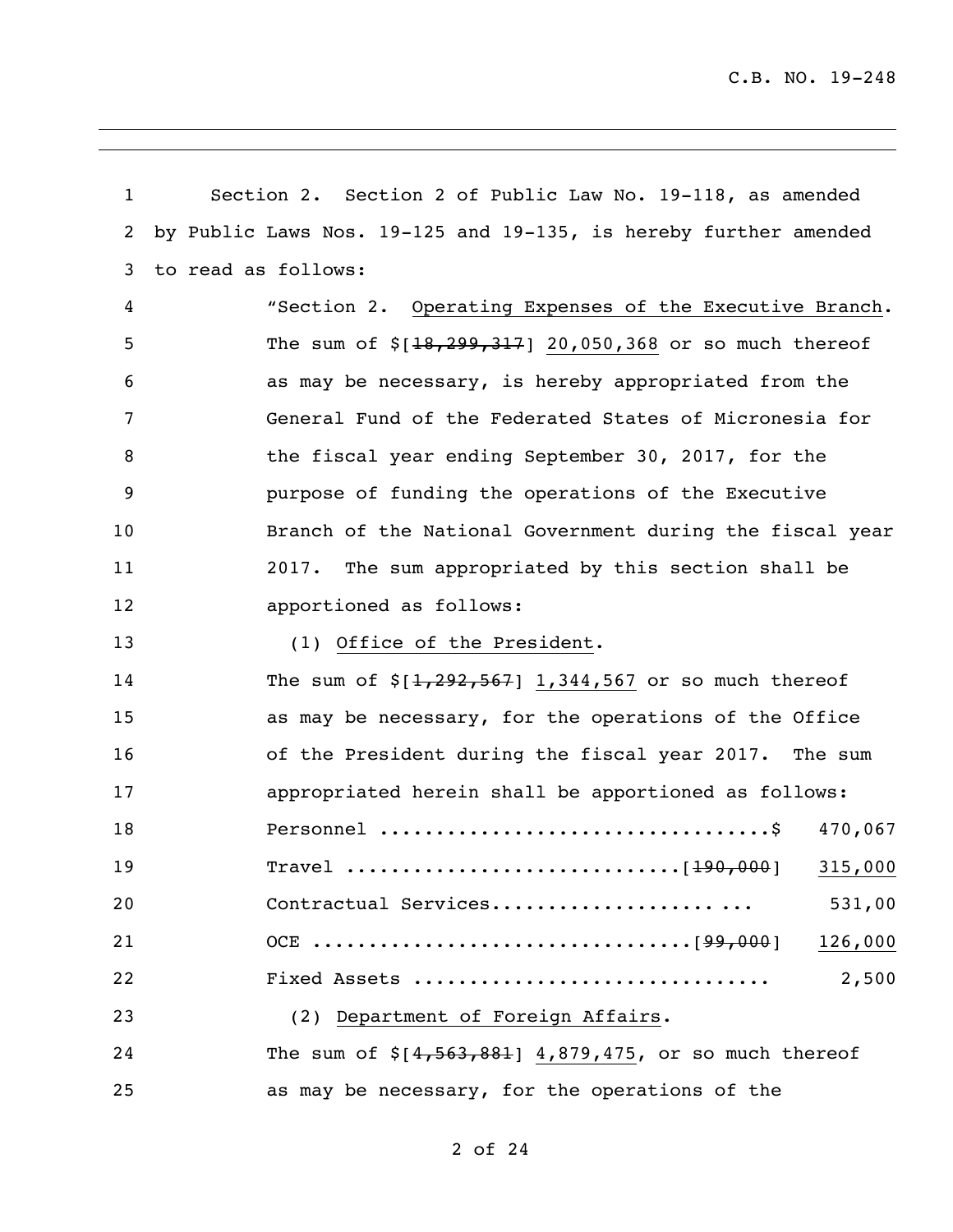| 1  | Department of Foreign Affairs during the fiscal year       |
|----|------------------------------------------------------------|
| 2  | The sum appropriated herein shall be<br>2017.              |
| 3  | apportioned as follows:                                    |
| 4  | Personnel \$[1,488,332] 1,559,926                          |
| 5  |                                                            |
| 6  | Contractual Services (of which \$100,000, previously       |
| 7  | earmarked for the New York Mission, shall be used to       |
| 8  | pay the FSM Washington Embassy Legal Advisor's             |
| 9  |                                                            |
| 10 | 307,202                                                    |
| 11 | 69,550<br>Fixed Assets                                     |
| 12 | (3) Department of Finance and Administration.              |
| 13 | The sum of $\S[2, 532, 058]$ 2,622,033, or so much thereof |
| 14 | as may be necessary, for the operations of the             |
| 15 | Department of Finance and Administration during the        |
| 16 | fiscal year 2017. The sum appropriated herein shall        |
| 17 | be apportioned as follows:                                 |
| 18 | Personnel \$[ <del>1,731,879</del> ] 1,746,879             |
| 19 | Travel  [200,401] 248,211                                  |
| 20 | Contractual Services<br>273,966                            |
| 21 | 272,977                                                    |
| 22 | 80,000<br>Fixed Assets                                     |
| 23 | (4) Department of Resources and Development.               |
| 24 | The sum of $$[1,259,931]$ 1,278,477, or so much thereof    |
| 25 | as may be necessary, for the operations of the             |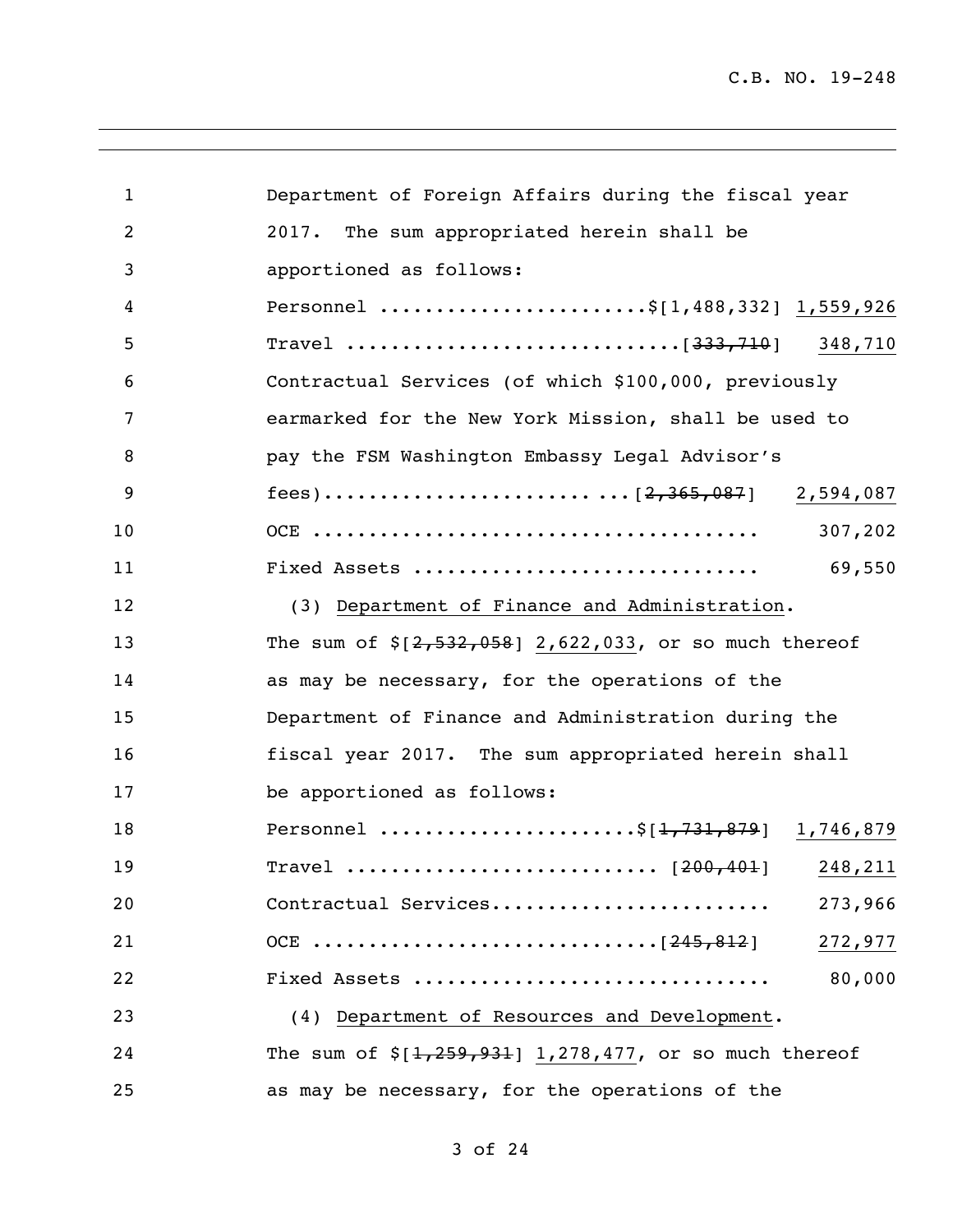| 1  | Department of Resources and Development during the         |
|----|------------------------------------------------------------|
| 2  | fiscal year 2017. The sum appropriated herein shall        |
| 3  | be apportioned as follows:                                 |
| 4  | Personnel\$[829,195] 847,741                               |
| 5  | 188,698                                                    |
| 6  | Contractual Services (where \$30,000 is to be used         |
| 7  | for the Trade Advisor contract under the Division          |
| 8  | of Trade and Investment)<br>78,250                         |
| 9  | 162,288                                                    |
| 10 | Fixed Assets<br>1,500                                      |
| 11 | (5) Department of Transportation, Communications and       |
| 12 | Infrastructure.                                            |
| 13 | The sum of $\S[2, 476, 256]$ 3,215,852, or so much thereof |
| 14 | as may be necessary, for the operations of the             |
| 15 | Department of Transportation, Communications and           |
| 16 | Infrastructure during the fiscal year 2017. The sum        |
| 17 | appropriated herein shall be apportioned as follows:       |
| 18 | Personnel \$[552,077] 615,516                              |
| 19 |                                                            |
| 20 |                                                            |
| 21 |                                                            |
| 22 | Fixed Assets<br>93,000                                     |
| 23 | (6) Department of Health and Social Affairs.               |
| 24 | The sum of $\S$ [779,279] 816,455, or so much thereof as   |
| 25 | may be necessary, for the operations of the Department     |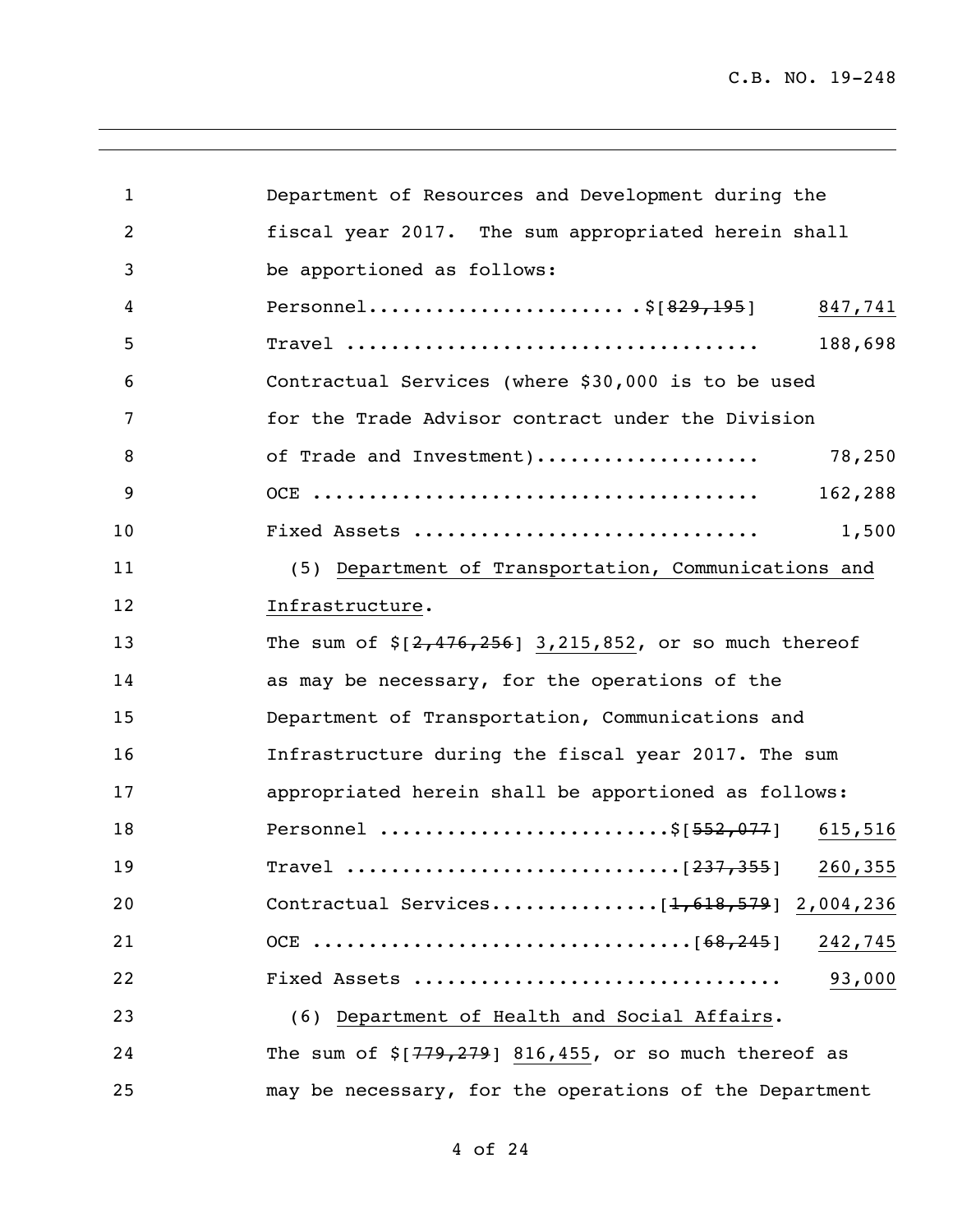| $\mathbf 1$    | of Health and Social Affairs during the fiscal year     |
|----------------|---------------------------------------------------------|
| $\overline{c}$ | 2017. The sum appropriated herein shall be apportioned  |
| 3              | as follows:                                             |
| 4              | Personnel \$[448,765]<br>485,941                        |
| 5              | 130,246                                                 |
| 6              | 108,617<br>Contractual Services                         |
| 7              | 90,151                                                  |
| 8              | Fixed Assets<br>1,500                                   |
| 9              | (7) Department of Education.                            |
| 10             | The sum of $$[804, 247]$ 955,461, or so much thereof as |
| 11             | may be necessary, for the operations of the Department  |
| 12             | of Education during the fiscal year 2017. Of the        |
| 13             | total amount of funds appropriated herein, \$366,598    |
| 14             | shall be deemed to come from funds available under the  |
| 15             | Supplemental Education Grant. The sum appropriated      |
| 16             | herein shall be apportioned as follows:                 |
| 17             | Personnel \$ [408,511]<br>459,902                       |
| 18             | Travel $[154, 793]$<br>249,986                          |
| 19             | 173,023                                                 |
| 20             | 70,050                                                  |
| 21             | Fixed Assets<br>2,500                                   |
| 22             | (8) Department of Justice.                              |
| 23             | The sum of $$[3,141,352]$ 3,356,468, or so much thereof |
| 24             | as may be necessary, for the operations of the          |
| 25             | Department of Justice during the fiscal year 2017.      |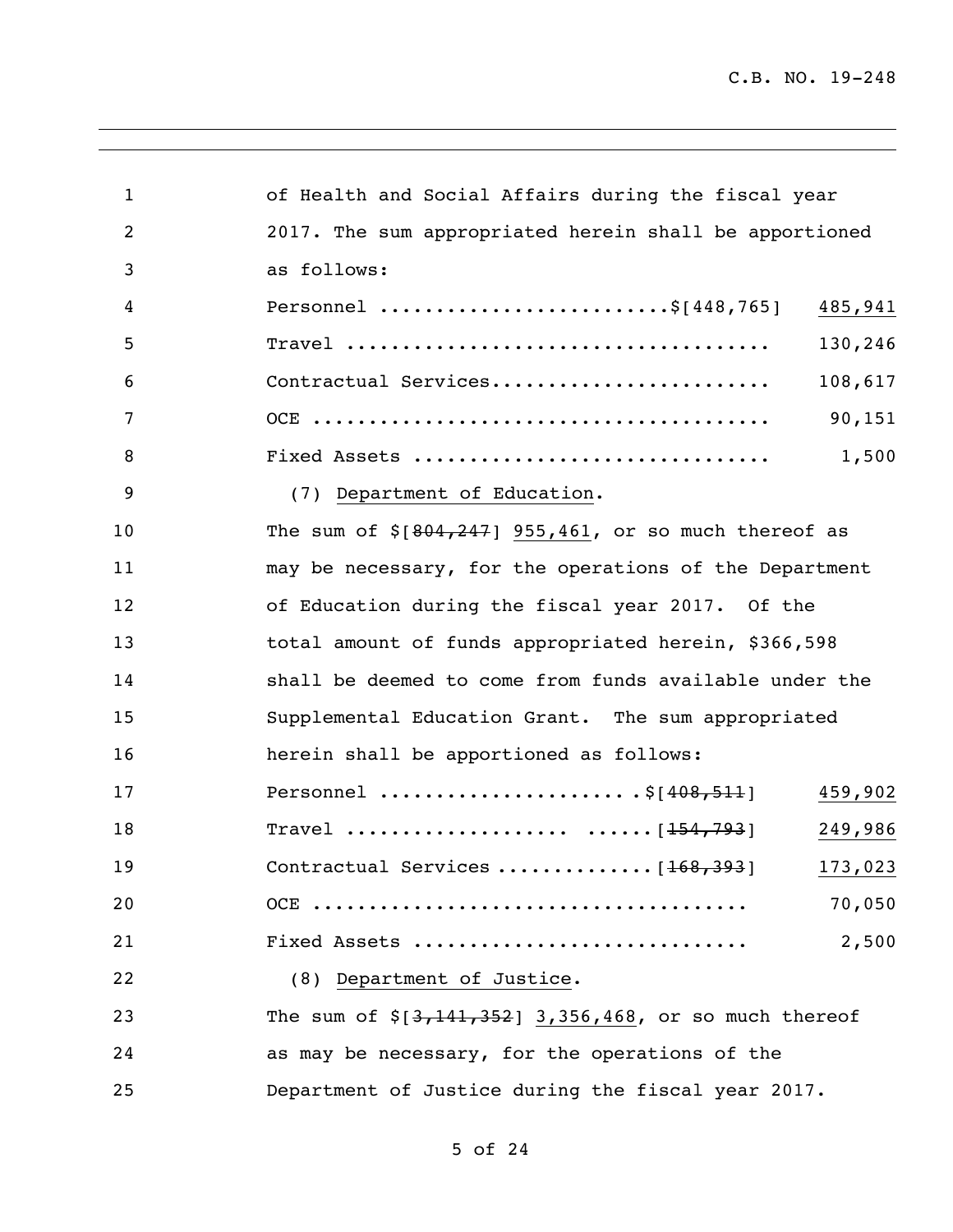| $\mathbf{1}$   | The sum appropriated herein shall be apportioned as      |
|----------------|----------------------------------------------------------|
| $\overline{2}$ | follows:                                                 |
| 3              | Personnel \$[2,383,171]<br>2,438,287                     |
| 4              | 204,212                                                  |
| 5              | 271,006                                                  |
| 6              | 406,213                                                  |
| 7              | 36,750                                                   |
| 8              | (9) Office of the Public Defender.                       |
| 9              | The sum of $$[943, 732]$ 954,216, or so much thereof as  |
| 10             | may be necessary, for the operations of the Office of    |
| 11             | the Public Defender during the fiscal year 2017.<br>The  |
| 12             | sum appropriated herein shall be apportioned as          |
| 13             | follows:                                                 |
| 14             | Personnel \$[663,970]<br>674,454                         |
| 15             | 70,812                                                   |
| 16             | Contractual Services<br>101,050                          |
| 17             | 86,900                                                   |
| 18             | 21,000                                                   |
| 19             | (10) Office of Environment and Emergency Management.     |
| 20             | The sum of $\S$ [310,196] 323,646, or so much thereof as |
| 21             | may be necessary, for the operations of the Office of    |
| 22             | Environment and Emergency Management during the fiscal   |
| 23             | year 2017. The sum appropriated herein shall be          |
| 24             | apportioned as follows:                                  |
| 25             | 181,464                                                  |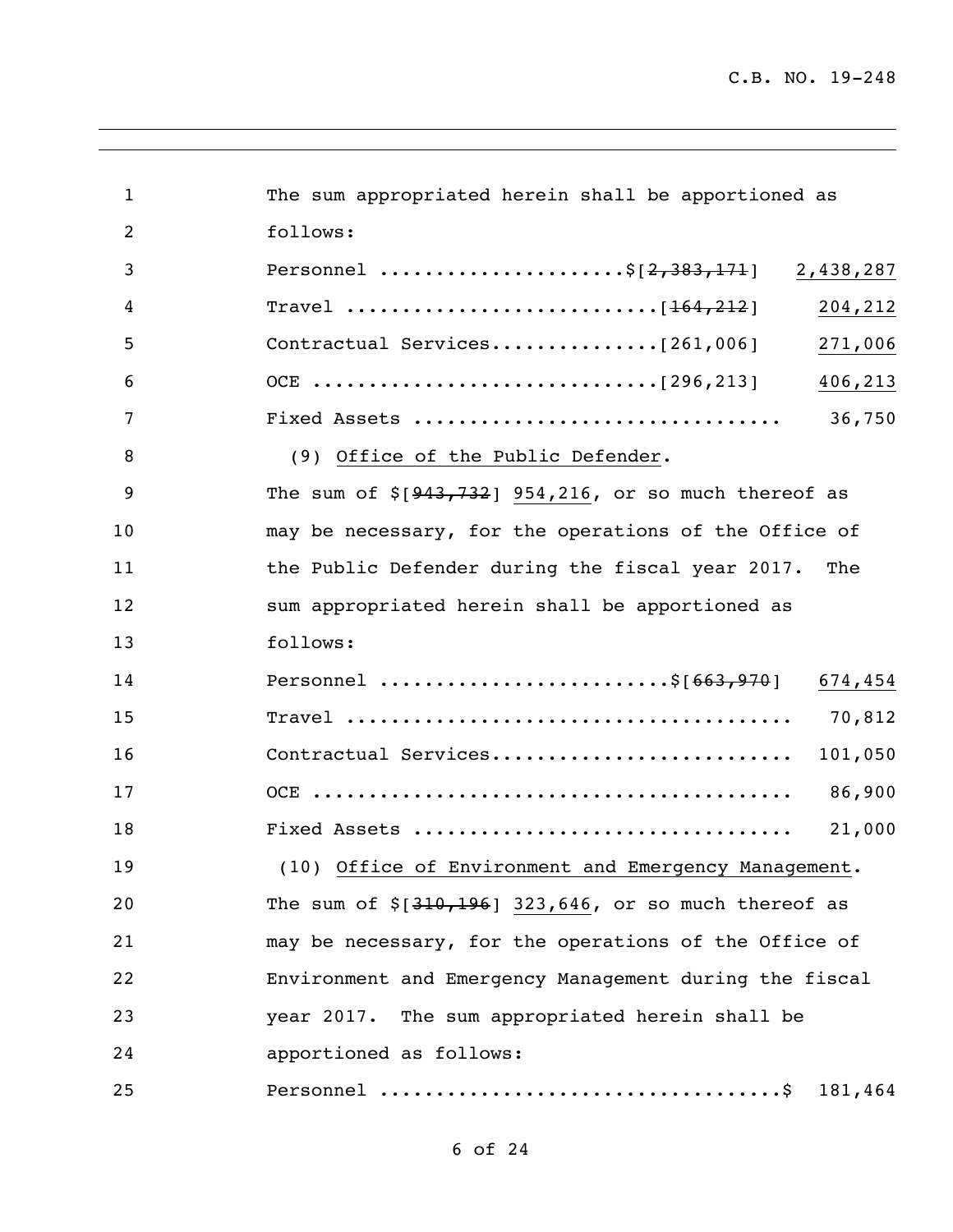| $\mathbf{1}$ | 90,066                                                   |
|--------------|----------------------------------------------------------|
| 2            | Contractual Services<br>18,450                           |
| 3            | 20,216                                                   |
| 4            | $-0-$                                                    |
| 5            | (11) Office of National Archives, Culture and            |
| 6            | Historic Preservation.                                   |
| 7            | The sum of $$[195,818]$ 203,718, or so much thereof as   |
| 8            | may be necessary, for the operations of the Office of    |
| 9            | National Archives, Culture and Historic Preservation     |
| 10           | during the fiscal year 2017. The sum appropriated        |
| 11           | herein shall be apportioned as follows:                  |
| 12           | Personnel \$[ <del>123,701</del> ]<br>131,601            |
| 13           | 34,503                                                   |
| 14           | Contractual Services<br>10,425                           |
| 15           | 19,892                                                   |
| 16           | 7,297"                                                   |
| 17           | Section 3. Section 6 of Public Law No. 19-118, is hereby |
| 18           | amended to read as follows:                              |
| 19           | "Section 6. Operating Expenses of Agencies of            |
| 20           | the National Government. The sum of                      |
| 21           | $$[1,979,660]$ 2,007,301, or so much thereof as          |
| 22           | may be necessary, is hereby appropriated from            |
| 23           | the General Fund of the Federated States of              |
| 24           | Micronesia for the fiscal year ending September          |
| 25           | 30, 2017, for the operations of the following            |
|              |                                                          |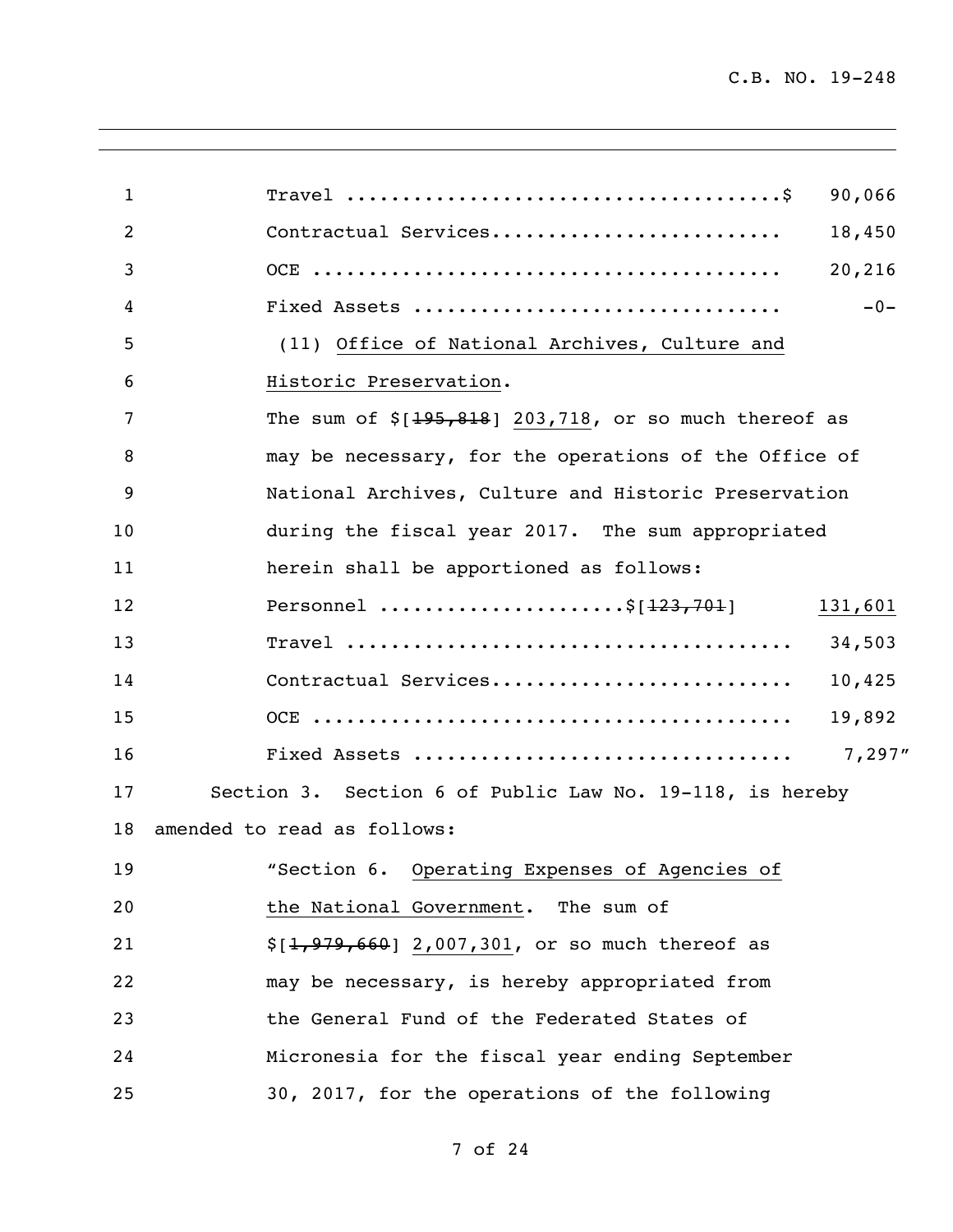| 1  | boards, commissions and agencies during the      |
|----|--------------------------------------------------|
| 2  | fiscal year 2017. The sum appropriated by this   |
| 3  | section shall be apportioned as follows:         |
| 4  | (1) National Oceanic Resource Management         |
| 5  | Authority (NORMA).                               |
| 6  | The sum of $\S[529, 934]$ 554,112, or so much    |
| 7  | thereof as may be necessary, for the operations  |
| 8  | of NORMA for the fiscal year 2017. The sum       |
| 9  | appropriated herein shall be apportioned as      |
| 10 | follows:                                         |
| 11 | 235,794                                          |
| 12 | 184,178                                          |
| 13 | 69,240<br>Contractual Services                   |
| 14 | 54,900                                           |
| 15 | 10,000<br>Fixed Assets                           |
| 16 | (2) Board of Regents (COM-FSM).                  |
| 17 | The sum of \$105,000, or so much thereof as may  |
| 18 | be necessary, for the operations of the Board of |
| 19 | Regents, COM-FSM during the fiscal year 2017.    |
| 20 | The sum appropriated herein shall be apportioned |
| 21 | as follows:                                      |
| 22 | $-0-$                                            |
| 23 | $-0-$                                            |
| 24 | Contractual Services<br>$-0-$                    |
| 25 | \$105,000                                        |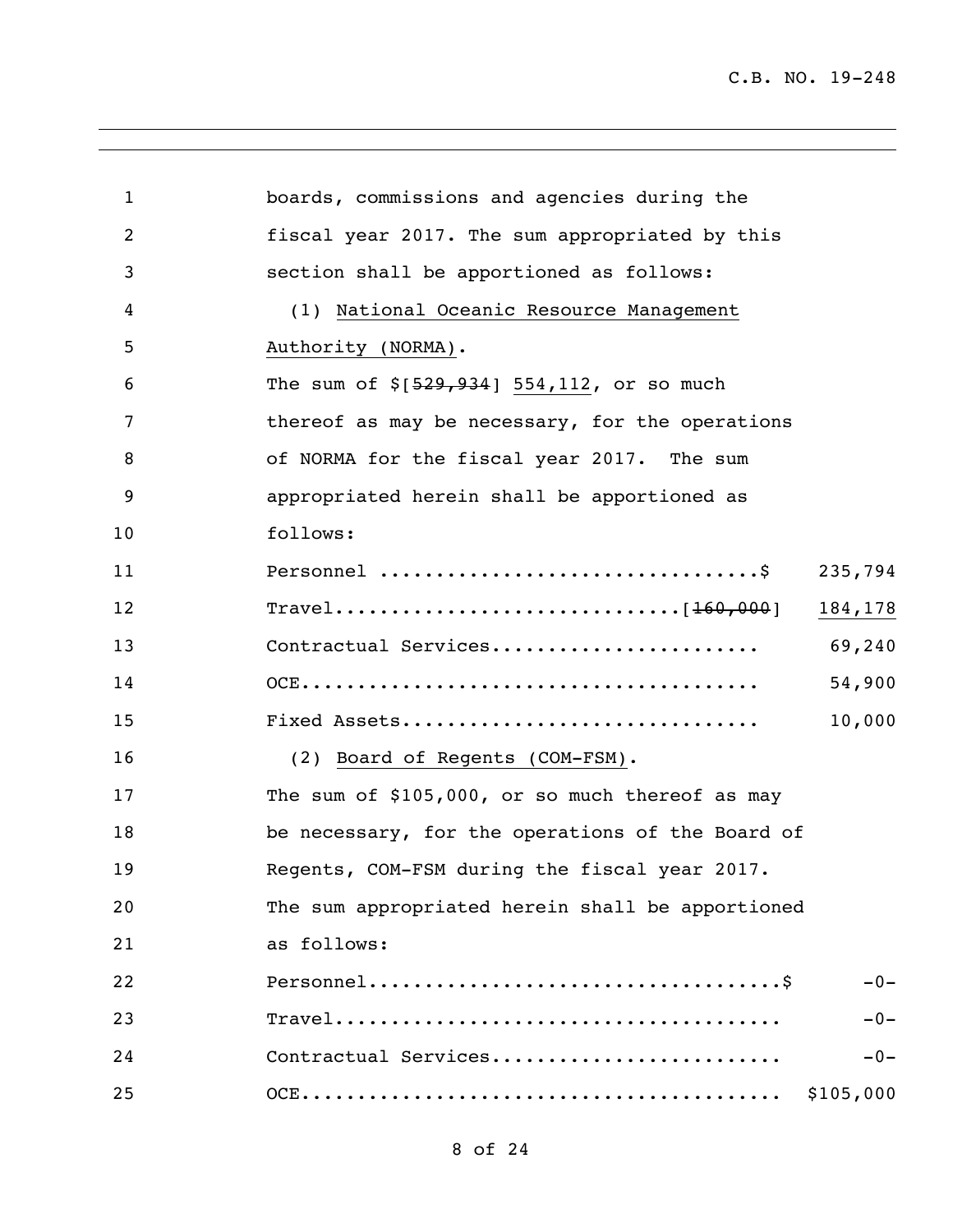| $\mathbf{1}$ | $-0-$                                            |
|--------------|--------------------------------------------------|
| 2            | (3) FSM Banking Board.                           |
| 3            | The sum of \$214,369, or so much thereof as may  |
| 4            | be necessary, for the operations of FSM Banking  |
| 5            | Board during the fiscal year 2017. The sum       |
| 6            | appropriated herein shall be apportioned as      |
| 7            | follows:                                         |
| 8            | 88,273                                           |
| 9            | 77,138                                           |
| 10           | Contractual Services<br>22,725                   |
| 11           | 22,253                                           |
| 12           | Fixed Assets<br>3,980                            |
| 13           | (4) FSM Insurance Board.                         |
| 14           | The sum of \$297,929, or so much thereof as may  |
| 15           | be necessary, for the operations of FSM          |
| 16           | Insurance Board during the fiscal year 2017.     |
| 17           | The sum appropriated herein shall be apportioned |
| 18           | as follows:                                      |
| 19           | Personnel<br>$\cdot$ \$<br>116,175               |
| 20           | 76,420                                           |
| 21           | Contractual Services<br>85,255                   |
| 22           | 20,079                                           |
| 23           | $-0-$<br>Fixed Assets                            |
| 24           | (5) FSM Postal Services.                         |
| 25           | The sum of $$[832, 428]$ 835,891, or so much     |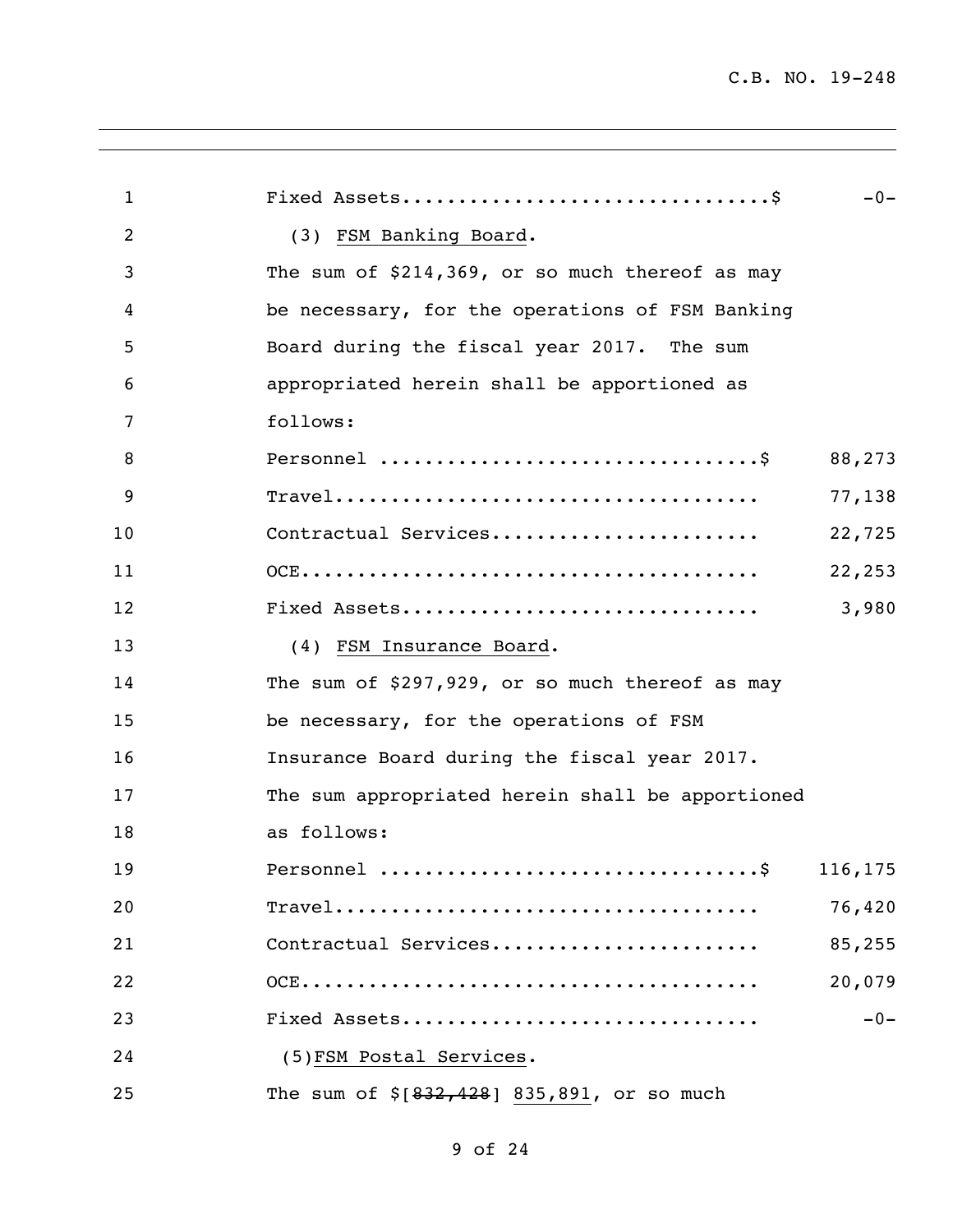| $\mathbf 1$     | thereof as may be necessary, for the operations                  |
|-----------------|------------------------------------------------------------------|
| 2               | of the National Postal Services during the                       |
| 3               | fiscal year 2017. The sum appropriated herein                    |
| 4               | shall be apportioned as follows:                                 |
| 5               | Personnel\$[508,346] 511,809                                     |
| 6               | 50, 165                                                          |
| 7               | Contractual Services<br>161,867                                  |
| 8               | 112,050                                                          |
| 9               | $-0-$ "<br>Fixed Assets                                          |
| 10              | Section 4. Section 8 of Public Law No. 19-118, as amended        |
| 11              | by Public Laws Nos. 19-125 and 19-135, is hereby further amended |
| 12 <sup>°</sup> | to read as follows:                                              |
| 13              | "Section 8. Grants, Subsidies and Contributions. The             |
| 14              | sum of $$[11, 943, 234]$ 12,632,638, or so much thereof as       |
| 15              | may be necessary, is hereby appropriated from the                |
| 16              | General Fund of the Federated States of Micronesia for           |
| 17              | the fiscal year ending September 30, 2017 for the                |
| 18              | following grants, subsidies and contributions during             |
| 19              | fiscal year 2017. The sum appropriated by this section           |
| 20              | shall be apportioned as follows:                                 |
| 21              | (1) Office of the President.                                     |
| 22              | (a) Asia Pacific Inst. Broadcasting                              |
| 23              | Development (AIBD)\$<br>4,500                                    |
| 24              | (b) Asia Pacific Broadcasting Union<br>800                       |
| 25              | (c) Pacific Island News Association.<br>350                      |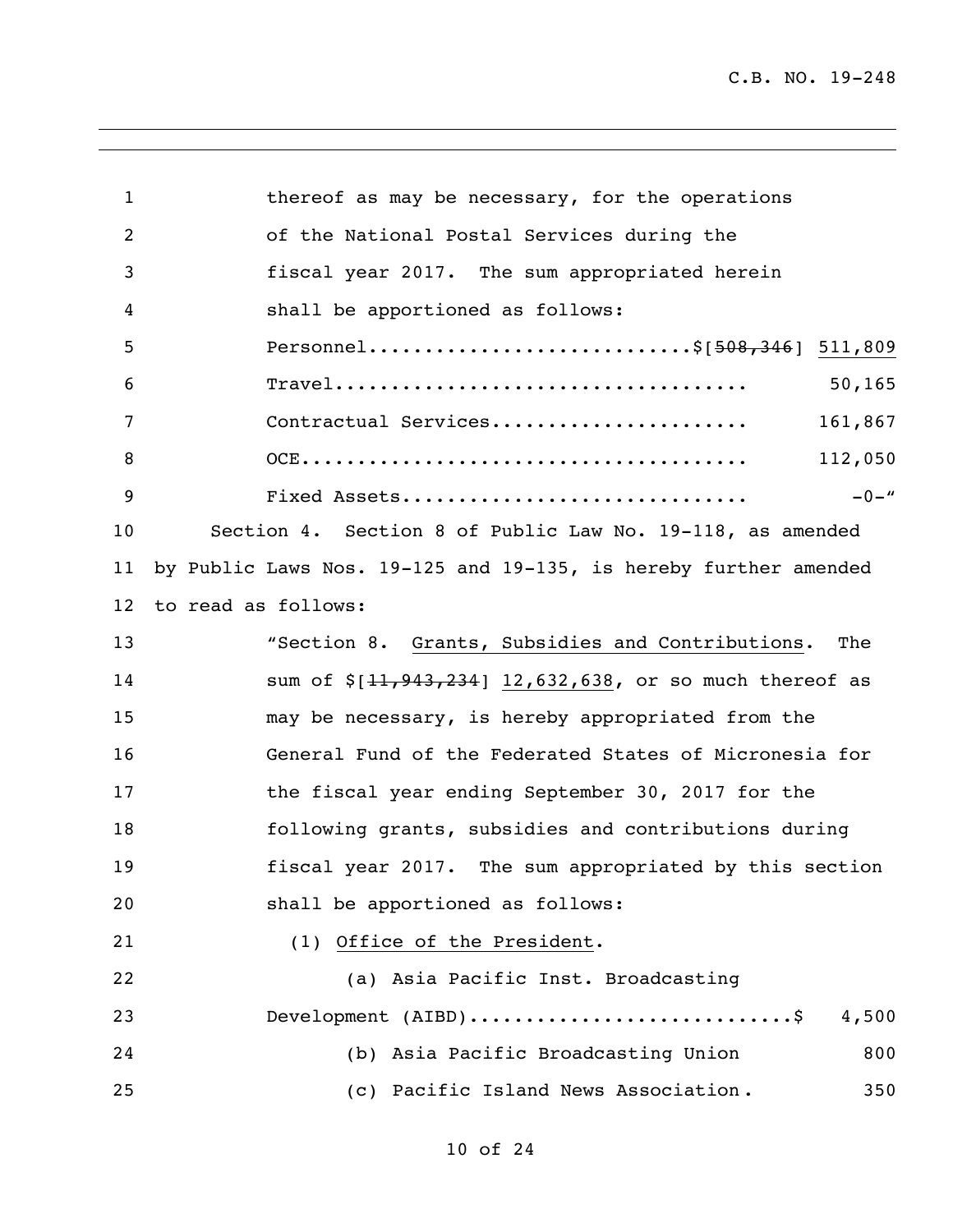| $\mathbf{1}$ | (d) 2023 Action Plan Implementation \$                 | $-0-$  |
|--------------|--------------------------------------------------------|--------|
| 2            | Asia Pacific Investment<br>(e)                         | 250    |
| 3            | Former Presidents' allowance<br>(f)                    | 50,000 |
| 4            | Joint Committee on Compact Review<br>(q)               |        |
| 5            | and Planning (JCRP)                                    | $-0-$  |
| 6            | (i) Initial Committee Operations 200,000               |        |
| 7            | (ii) Fees for Legal Counsel                            |        |
| 8            | Washington, D.C. legal and lobbying services 1,000,000 |        |
| 9            | (2) Department of Foreign Affairs.                     |        |
| 10           | (a) The Forum Secretariat                              | 46,000 |
| 11           | (b) Secretariat for Pacific Community                  | 56,000 |
| 12           | (c) UN Membership Fees and related                     |        |
| 13           | contributions to UN bodies and agencies                | 70,000 |
| 14           | $(d)$ ESCAP                                            | 5,000  |
| 15           | East-West Center<br>(e)                                | 5,000  |
| 16           | ACP Cotonou Membership Fees<br>(f)                     | 25,000 |
| 17           | SPC Office Rental<br>(g)                               | 45,000 |
| 18           | (h) Diplomatic Relations between FSM                   |        |
| 19           | and China (PRC)                                        | $-0-$  |
| 20           | (i) Pacific Island Forum                               | $-0-$  |
| 21           | (j) Outstanding arrears for PIFS-                      |        |
| 22           | membership contributions since FY2012                  | 46,000 |
| 23           | Outstanding arrears for PIFS-<br>(k)                   |        |
| 24           | exchange rate fluctuation plus late fee                | 27,865 |
| 25           | (1) Outstanding SPC rent                               | 7,420  |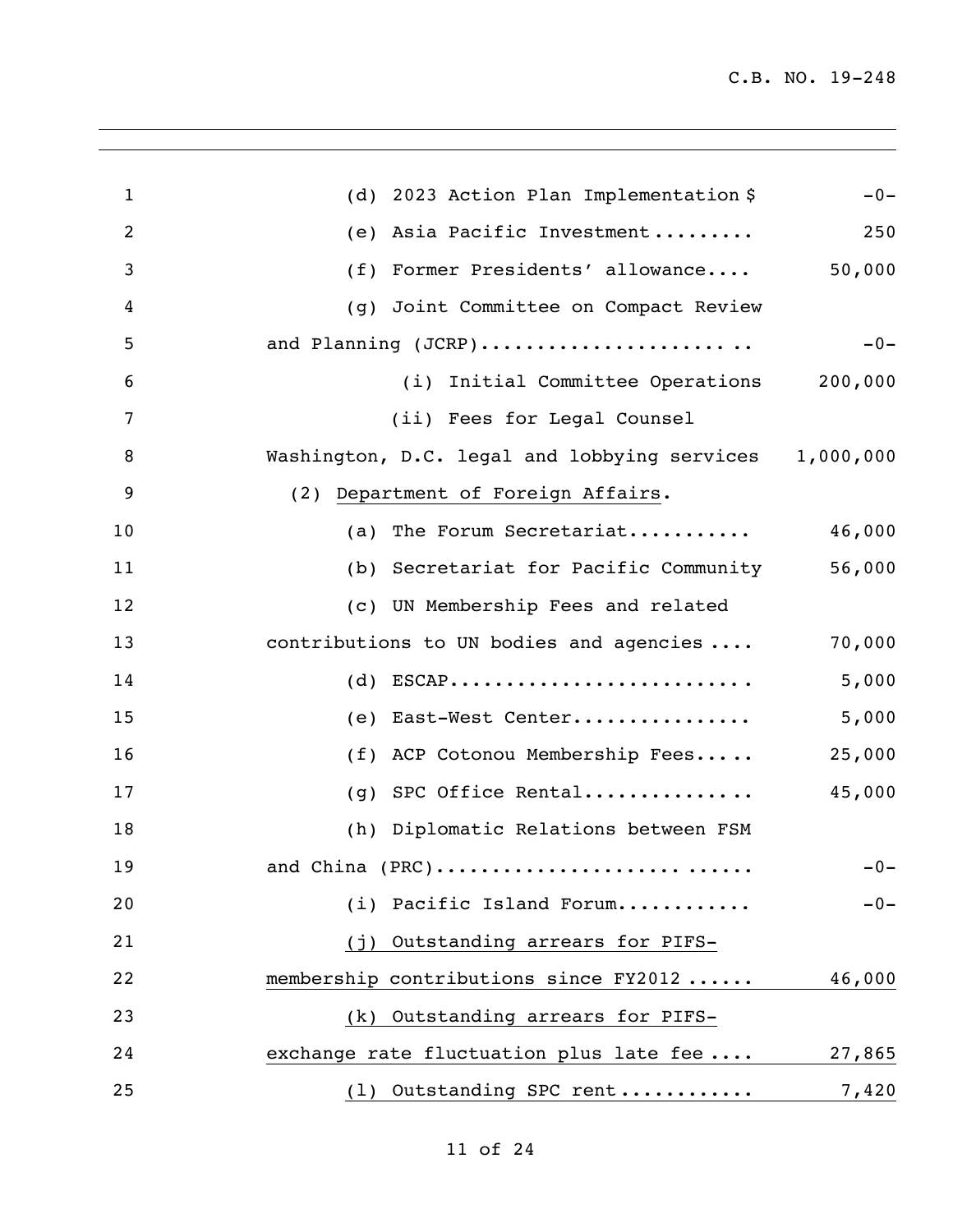| $\mathbf{1}$ | IOM membership from 2012-2017\$<br>(m)           | 2,753   |
|--------------|--------------------------------------------------|---------|
| 2            | Hosting of MPS<br>(n)                            | 25,000  |
| 3            | Department of Finance and Administration.<br>(3) |         |
| 4            | OCO Membership<br>(a)                            | 14,024  |
| 5            | Financial Management System -<br>(b)             |         |
| 6            | Maintenance Fee                                  | 55,000  |
| 7            | $CTA$<br>(c)                                     | 9,000   |
| 8            | (d) ADB, IMF, and Budget, Finance                |         |
| 9            | Policy Consultations                             | 25,000  |
| 10           | Macro Economist Advisor<br>(e)                   | 200,000 |
| 11           | (f) Global Forum membership fee                  | 26,000  |
| 12           | Department of Resources and Development.<br>(4)  |         |
| 13           | (a) $PIDP$                                       | 15,000  |
| 14           | (b)                                              | 38,918  |
| 15           | (c) Coordinating Committee for                   |         |
| 16           | Offshore Mineral Prospecting                     | $-0-$   |
| 17           | (d) Pacific Asian Travel Association             |         |
| 18           |                                                  | 5,000   |
| 19           | (e) United Nations Development                   |         |
| 20           | Program (UNDP)                                   | 30,000  |
| 21           | (f) Micronesian Challenge Endowment              |         |
| 22           |                                                  | 50,000  |
| 23           | $(q)$ Seaframe                                   | $-0-$   |
| 24           | (h) Food Agriculture Organization                |         |
| 25           |                                                  | 4,800   |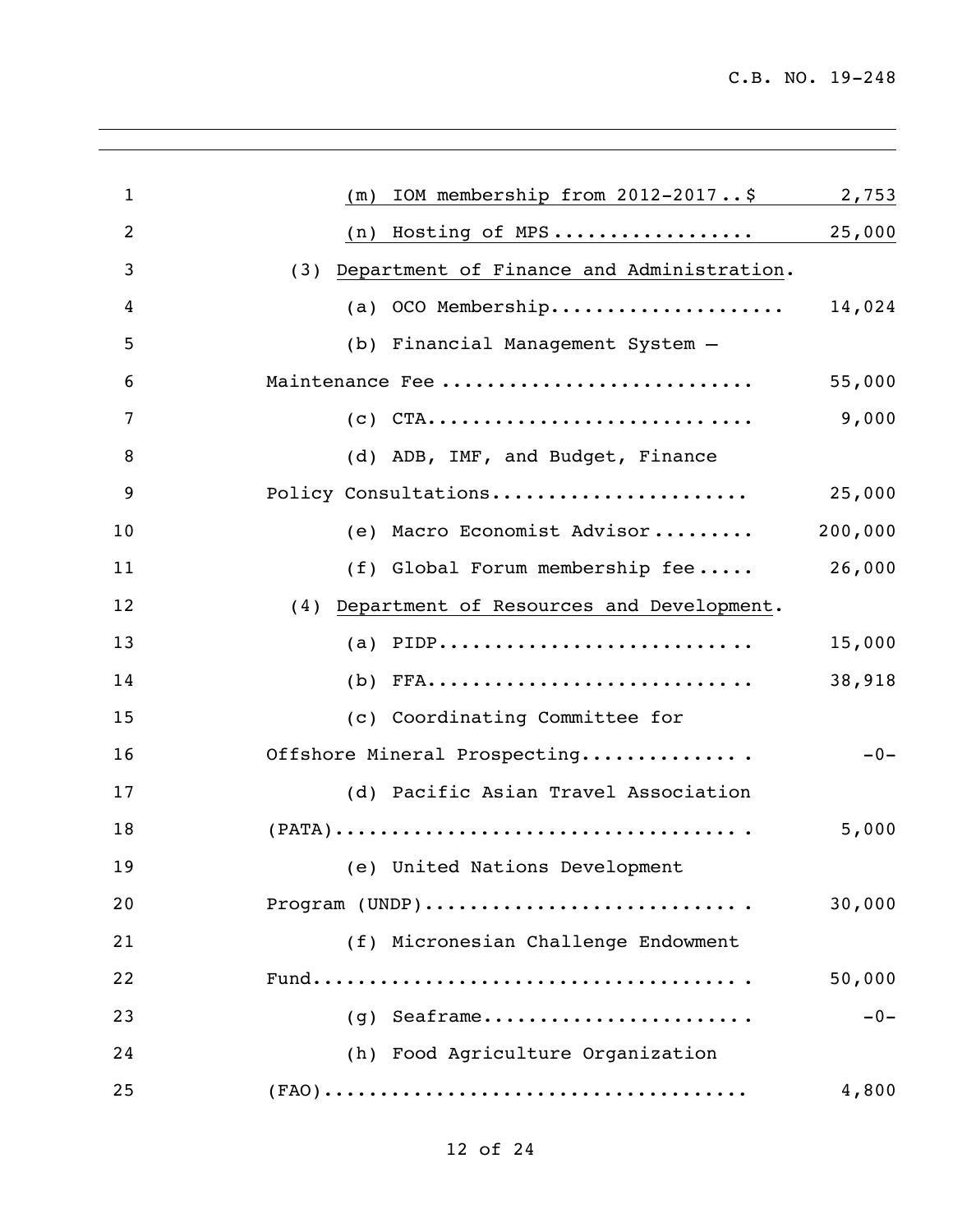| $\mathbf{1}$   | (i) Western Forestry Leadership                 |        |
|----------------|-------------------------------------------------|--------|
| $\overline{c}$ |                                                 | 530    |
| 3              | Matching to SPC Projects<br>(j)                 | 60,000 |
| 4              | Micronesian Challenge<br>(k)                    | 10,000 |
| 5              | Micronesian Cruise Association<br>(1)           | 2,500  |
| 6              | South Pacific Tourism Organization<br>(m)       | 15,000 |
| 7              | International Animal Health<br>(n)              |        |
| 8              | Organization                                    | 23,000 |
| 9              | SPC Site Rental<br>(0)                          | $-0-$  |
| 10             | IRENA<br>(p)                                    | 250    |
| 11             | Micronesia Trade Commission<br>(q)              | 30,000 |
| 12             | (r) Convention on Biological Diversity          |        |
| 13             |                                                 | 1,000  |
| 14             | $(s)$ IFAD                                      | 500    |
| 15             | Department of Health and Social Affairs.<br>(5) |        |
| 16             | UNFPA<br>(a)                                    | 3,000  |
| 17             | (b)                                             | 4,000  |
| 18             | (c) FSM Sport Association                       | $-0-$  |
| 19             | (d) PIHOA                                       | 20,000 |
| 20             | Territorial Health<br>(e)                       | 7,000  |
| 21             | Nurse and Medical Licensing<br>(f)              | 20,000 |
| 22             | Red Cross<br>(q)                                | 70,000 |
| 23             | Vaccine Purchase<br>(h)                         | 50,000 |
| 24             | UN Women<br>(i)                                 | 1,000  |
| 25             | Maintenance<br>(j)                              | $-0-$  |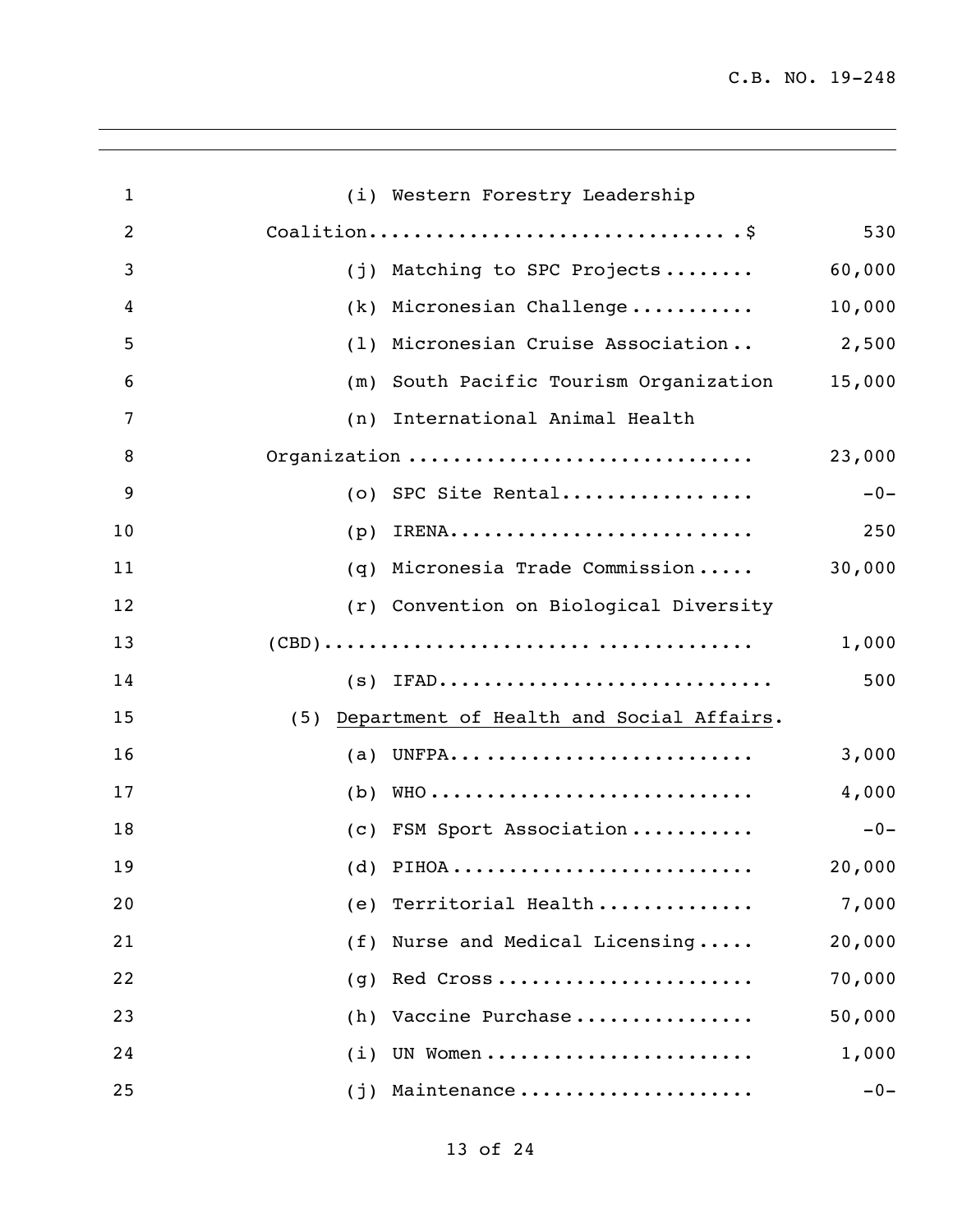| $\mathbf{1}$   | 40,000<br>(k)                                      |
|----------------|----------------------------------------------------|
| $\overline{2}$ | Department of Education.<br>(6)                    |
| 3              | 600,000<br>Aid to Non-Public Schools<br>(a)        |
| 4              | 40,000<br>Aid to CMI Students<br>(b)               |
| 5              | 150,000<br>Aid to PCC Students<br>(c)              |
| 6              | National Scholarship<br>2,000,000<br>(d)           |
| 7              | 75,000<br>National Close-Up<br>(e)                 |
| 8              | 300,000<br>Merit Scholarship<br>(f)                |
| 9              | 5,000<br>COM-FSM Board Meeting<br>(q)              |
| 10             | Faithwalk Christian College (FCC)<br>57,000<br>(h) |
| 11             | (i) Caroline College and Pastoral                  |
| 12             | Institute (CCPI)<br>70,000                         |
| 13             | Xavier High School<br>50,000<br>(i)                |
| 14             | Scholarship board meetings<br>30,000<br>(k)        |
| 15             | Micronesian games<br>(1)                           |
| 16             | preparations meetings<br>20,000                    |
| 17             | Department of Transportation, Communication<br>(7) |
| 18             | and Infrastructure.                                |
| 19             | (a) Asia Pacific Telecommunity<br>11,000           |
| 20             | (b) International Telecommunication                |
| 21             | 20,867                                             |
| 22             | 28,050<br>$(C)$ ICAO                               |
| 23             | 600,000<br>(d) FSM Capital Energy                  |
| 24             | (e) Micronesian Shipping Commission                |
| 25             | 25,000                                             |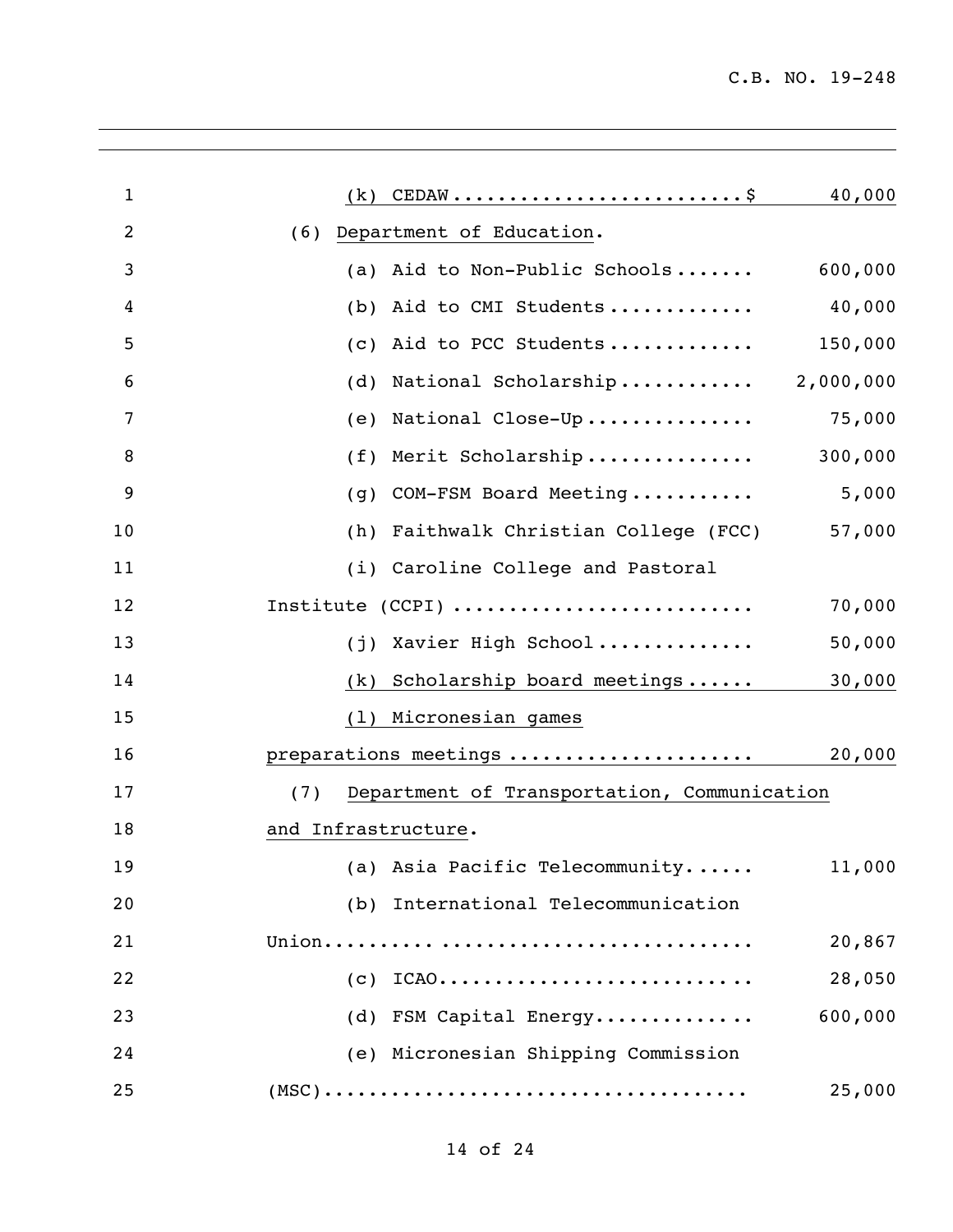| $\mathbf{1}$   | (f) Fuel and Provisions for Caroline          |         |
|----------------|-----------------------------------------------|---------|
| $\overline{2}$ | Voyager and Navigator\$ 1,000,000             |         |
| 3              | (8) Department of Justice.                    |         |
| 4              | (a) States Joint Law Enforcement:             |         |
| 5              |                                               | 30,000  |
| 6              | (b) States Joint Law Enforcement:             |         |
| 7              |                                               | 50,000  |
| 8              | (c) States Joint Law Enforcement:             |         |
| 9              |                                               | 100,000 |
| 10             | (d) States Joint Law Enforcement:             |         |
| 11             |                                               | 30,000  |
| 12             | (e) Police Academy                            | 180,000 |
| 13             | (f) Ammunition for Sidearm and Long           |         |
| 14             |                                               | 25,000  |
| 15             | (g) Fuel Subsidy                              | 200,000 |
| 16             | (h) Settlement of Mohner Esiel case           |         |
| 17             | and pending personnel cases against FSM       | 15,000  |
| 18             | (i) CIQ forms for DOJ, Finance and R&D        | 20,000  |
| 19             | (j) Treaty obligation $-$ WIPO                | 33,966  |
| 20             | (k) Treaty obligations - Organization         |         |
| 21             | for the Prohibition of Chemical Weapons       | 7,962   |
| 22             | Treaty obligation - Comprehensive<br>(1)      |         |
| 23             | Nuclear Test Ban Treaty, unpaid contributions |         |
| 24             | From 2006 to 2017                             | 13,438  |
| 25             | $(m)$ DOJ fuel subsidy                        | 200,000 |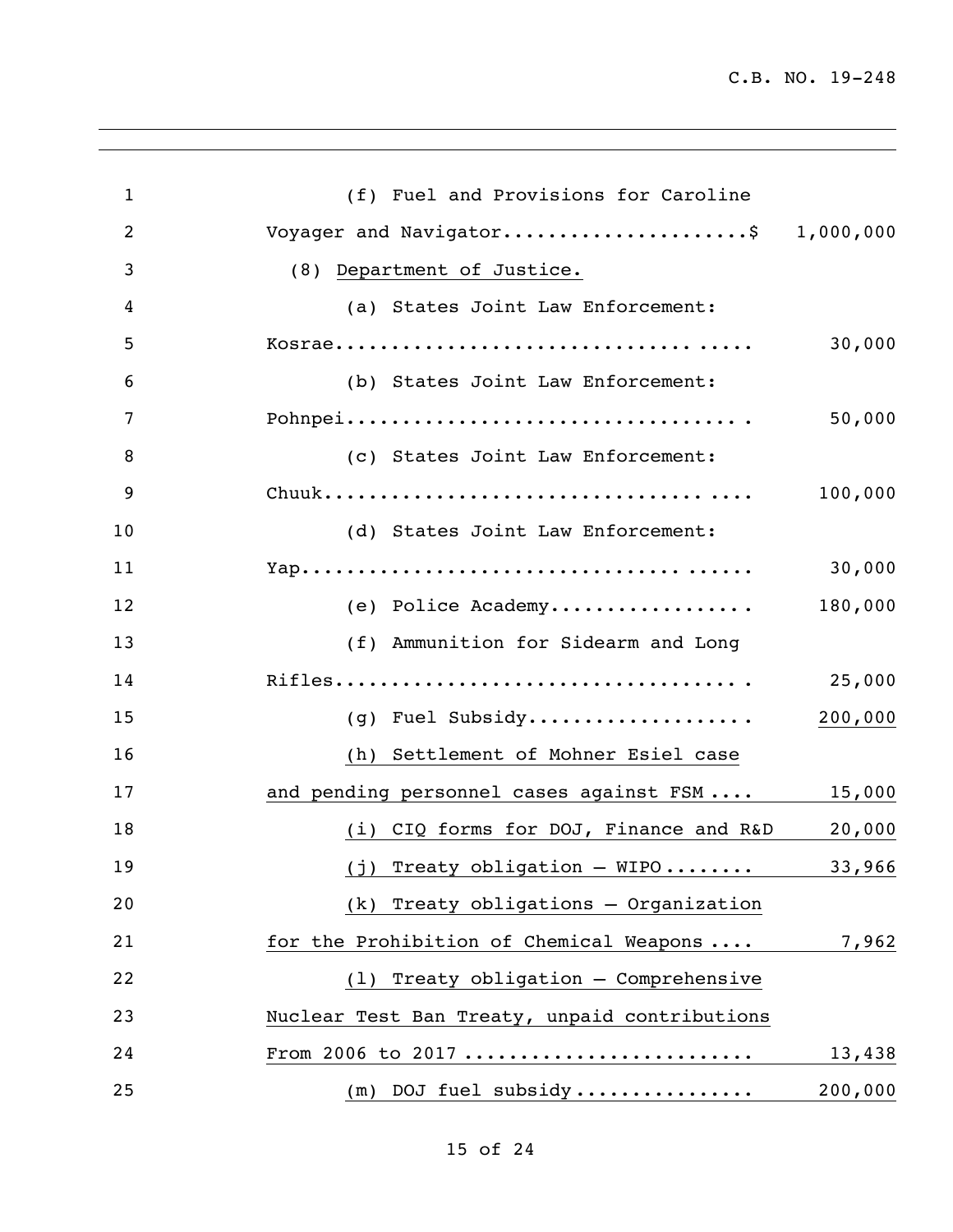| $\mathbf{1}$   | (9) Congress of the Federated States of Micronesia |
|----------------|----------------------------------------------------|
| $\overline{2}$ | 50,000<br>(a) IPU Conference\$                     |
| 3              | (b) Climate Change Conferences/ COP                |
| 4              | 50,000                                             |
| 5              | 30,000<br>$(C)$ ACP                                |
| 6              | 60,000<br>$(d)$ APPU/APPF                          |
| 7              | $-0-$<br>(e) Staff Upgrade                         |
| 8              | 50,000<br>(f) World Bank/IMF Annual Meeting        |
| 9              | (g) FSM/Israel Parliamentarian                     |
| 10             | Friendship Link<br>50,000                          |
| 11             | $-0-$<br>(h) MLC Conference                        |
| 12             | (i) FSM/Japan Parliamentarian                      |
| 13             | Friendship Link<br>$-0-$                           |
| 14             | (j) China Parliamentary Visit<br>$-0-$             |
| 15             | (k) FSM Congress/Cuban National                    |
| 16             | 50,000<br>Assembly Parliamentary Relations         |
| 17             | (1) National Olympic Committee<br>$-0-$            |
| 18             | (m) FSM-French Parliamentary/ACP<br>50,000         |
| 19             | (n) Fisheries meetings<br>30,000                   |
| 20             | MRA Conference in Japan<br>$-0-$<br>(0)            |
| 21             | Contribution to IPU<br>$-0-$<br>(p)                |
| 22             | IPU Annual Dues<br>12,500<br>(q)                   |
| 23             | IPU Assembly in Zambia<br>$-0-$<br>(r)             |
| 24             | Crans Montana Forum in Morocco<br>$-0-$<br>(s)     |
| 25             | (t) Wilshire Conference/Meetings                   |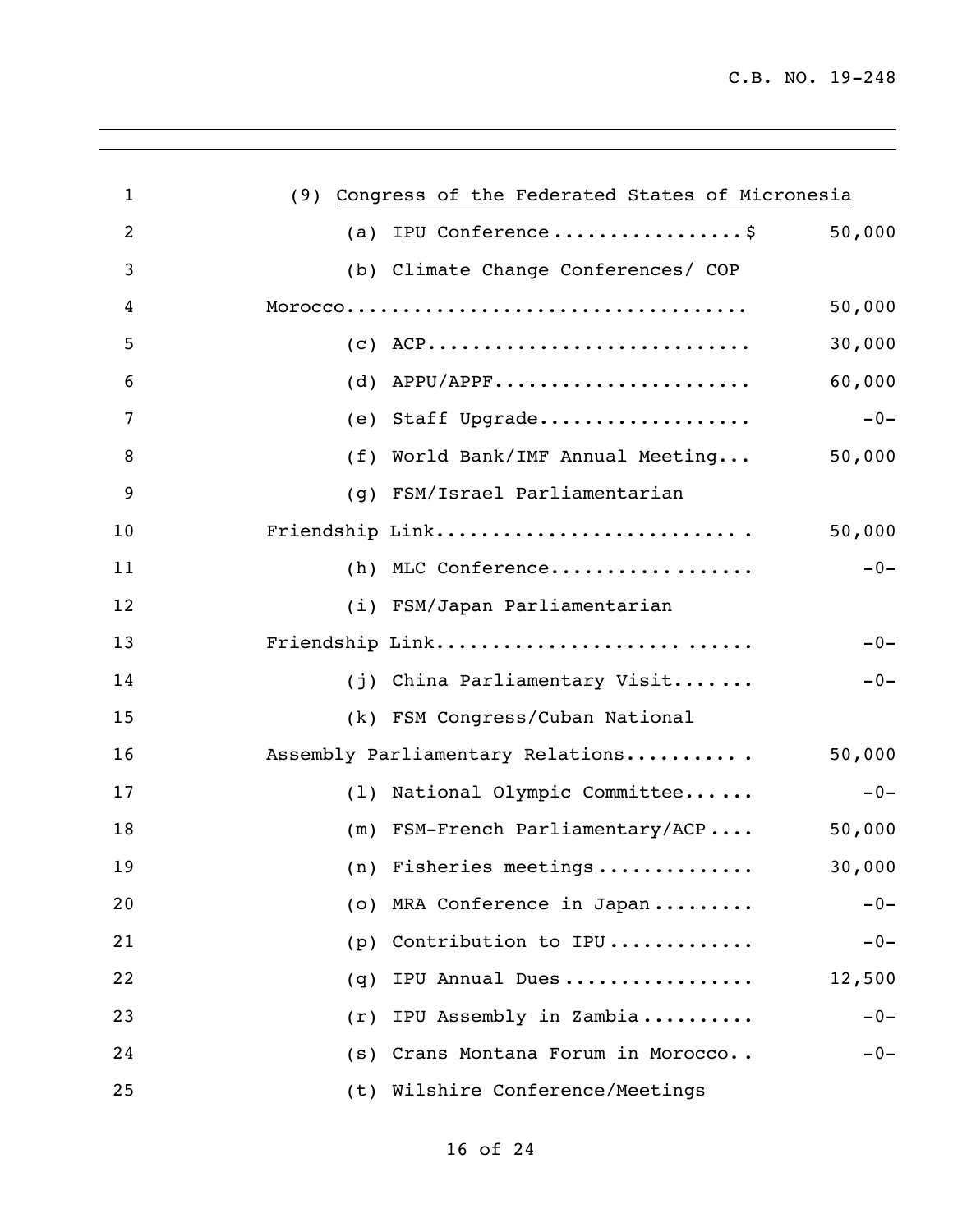| $\mathbf{1}$ | with Constituents \$<br>$-0-$                                                                     |
|--------------|---------------------------------------------------------------------------------------------------|
| 2            | (u) COFA Alliance National Network<br>25,000                                                      |
| 3            | 20,000<br>Travel to MRA meeting<br>(v)                                                            |
| 4            | Travel to Investment Advisor<br>(w)                                                               |
| 5            | $(\texttt{Wilshire}) \dots \dots \dots \dots \dots \dots \dots \dots \dots \dots \dots$<br>30,000 |
| 6            | (10) Office of Environment & Emergency Management                                                 |
| 7            | 760<br>(a)                                                                                        |
| 8            | UNFCCC<br>250<br>(b)                                                                              |
| 9            | 120<br>(c)                                                                                        |
| 10           | $SPREP$<br>10,184<br>(d)                                                                          |
| 11           | Waigani Convention<br>1,190<br>(e)                                                                |
| 12           | SPREP-Noumea Convention<br>1,764<br>(f)                                                           |
| 13           | 15,000<br>Earth Day Activities<br>(q)                                                             |
| 14           | EPA Director's Meeting<br>$-0-$<br>(h)                                                            |
| 15           | Bi-Annual Environmental Conference<br>20,000<br>(i)                                               |
| 16           | 200,000<br>FSM FEMA Disaster Matching<br>(j)                                                      |
| 17           | Basel Convention<br>501<br>(k)                                                                    |
| 18           | DAEF matching<br>200,000<br>(1)                                                                   |
| 19           | (11) Office of National Archives, Culture and                                                     |
| 20           | Preservation                                                                                      |
| 21           | 4,000<br>(a)                                                                                      |
| 22           | $NCSHPO$<br>2,760<br>(b)                                                                          |
| 23           | 100<br>(C)                                                                                        |
| 24           | $(d)$ PIALA<br>100                                                                                |
| 25           | $(e)$ WHC<br>54                                                                                   |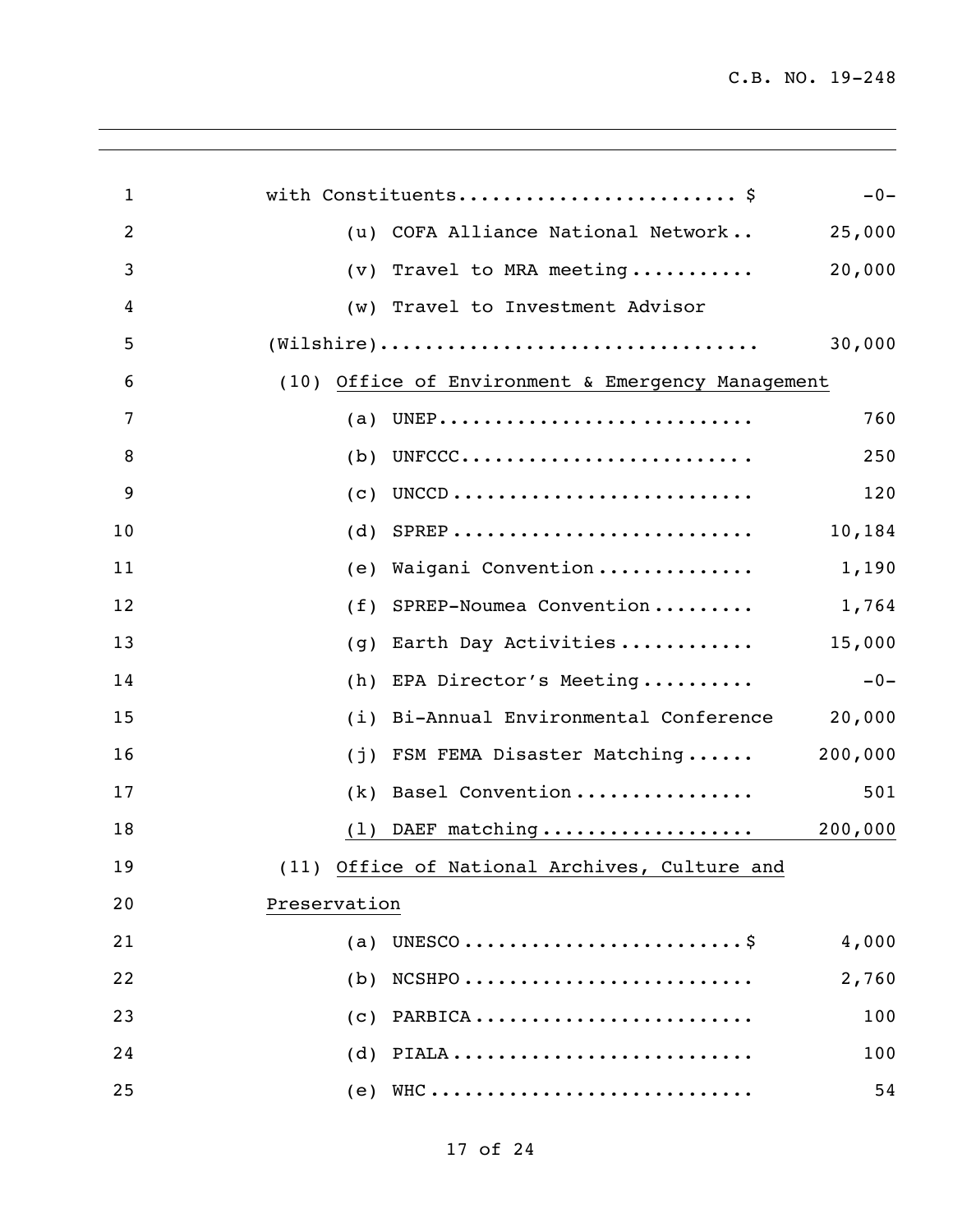| $\mathbf{1}$   | $(f)$ Library Fee\$                                              | 50      |
|----------------|------------------------------------------------------------------|---------|
| $\overline{c}$ | (12) Other Grants, Subsidies and Contributions.                  |         |
| 3              | State Judiciary Subsidy: Kosrae.<br>(a)                          | 35,000  |
| 4              | State Judiciary Subsidy: Pohnpei<br>(b)                          | 55,000  |
| 5              | State Judiciary Subsidy: Chuuk<br>(C)                            | 55,000  |
| 6              | State Judiciary Subsidy: Yap<br>(d)                              | 35,000  |
| 7              | COM-FSM Treaty Obligation<br>(e)                                 | 25,000  |
| 8              | (f) Micronesian Legal Services                                   |         |
| 9              | Corporation                                                      | 250,000 |
| 10             | MLFC Loan Payment<br>(q)                                         | 200,000 |
| 11             | Single Audit Fee<br>(h)                                          | 445,000 |
| 12             | Staff Housing<br>(i)                                             | 510,000 |
| 13             | Recruitment and Repatriation<br>(j)                              | 223,218 |
| 14             | FSM Social Security Administration 1,000,000<br>(k)              |         |
| 15             | FSM National Government<br>(1)                                   |         |
| 16             | Employee's Health Insurance Plan                                 | $-0-$   |
| 17             | General Election (March 7, 2017)<br>(m)                          | 391,840 |
| 18             | NORMA- WCPFC Tuna Commission Fee<br>(n)                          | 108,504 |
| 19             | (o) Trade Fairs (\$10,000 for Each of                            |         |
| 20             | the Four FSM States)                                             | 40,000  |
| 21             | Yap State Fair<br>(p)                                            | 10,000  |
| 22             | Independence Day activities<br>(q)                               | 50,000" |
| 23             | Section 5. Section 9 of Public Law No. 19-118, as amended        |         |
| 24             | by Public Laws Nos. 19-125, 19-131 and 19-135, is hereby further |         |
| 25             | amended to read as follows:                                      |         |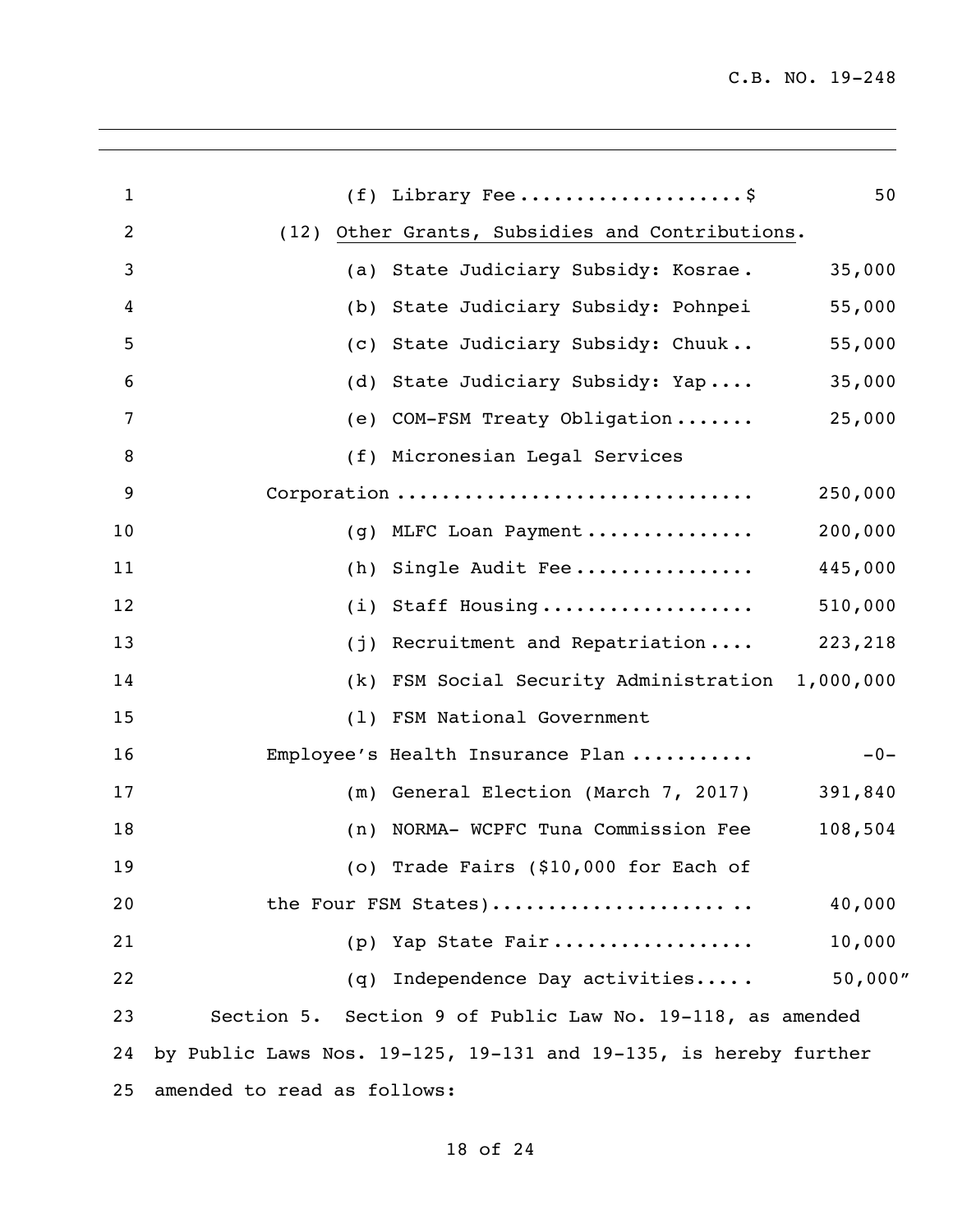| $\mathbf{1}$   | "Section 9. Capital and Human Resources Development.   |
|----------------|--------------------------------------------------------|
| $\overline{c}$ | The sum of $$[30, 764, 899]$ 30,773,289, or so much    |
| 3              | thereof as may be necessary, is hereby appropriated    |
| 4              | from the General Fund of the Federated States of       |
| 5              | Micronesia for the fiscal year ending September 30,    |
| 6              | 2017, for the following capital improvements,          |
| 7              | development programs, and projects and human resources |
| 8              | development. Of the total amount of funds              |
| 9              | appropriated herein, \$1,246,022 shall be deemed to    |
| 10             | come from funds available under the Amended Compact    |
| 11             | from the Supplemental Education Grant and \$9,545,500  |
| 12             | shall be deemed to come from funds available under the |
| 13             | Amended Compact from Compact Sector Grants. The sum    |
| 14             | appropriated by this section shall be apportioned as   |
| 15             | follows:                                               |
| 16             | (1) College of Micronesia - FSM.                       |
| 17             | (a) College of Micronesia-FSM\$ 3,800,000              |
| 18             | (b) FSM Fisheries and Maritime                         |
| 19             | 833,915<br>Institute (FMI)                             |
| 20             | (c) College of Micronesia-FSM SEG                      |
| 21             | 689,948                                                |
| 22             | (d) COM-FSM Infrastructure                             |
| 23             | Improvement<br>8,545,500                               |
| 24             | (2) Department of Finance and Administration           |
| 25             | (a) FSM Warehouse Lease and                            |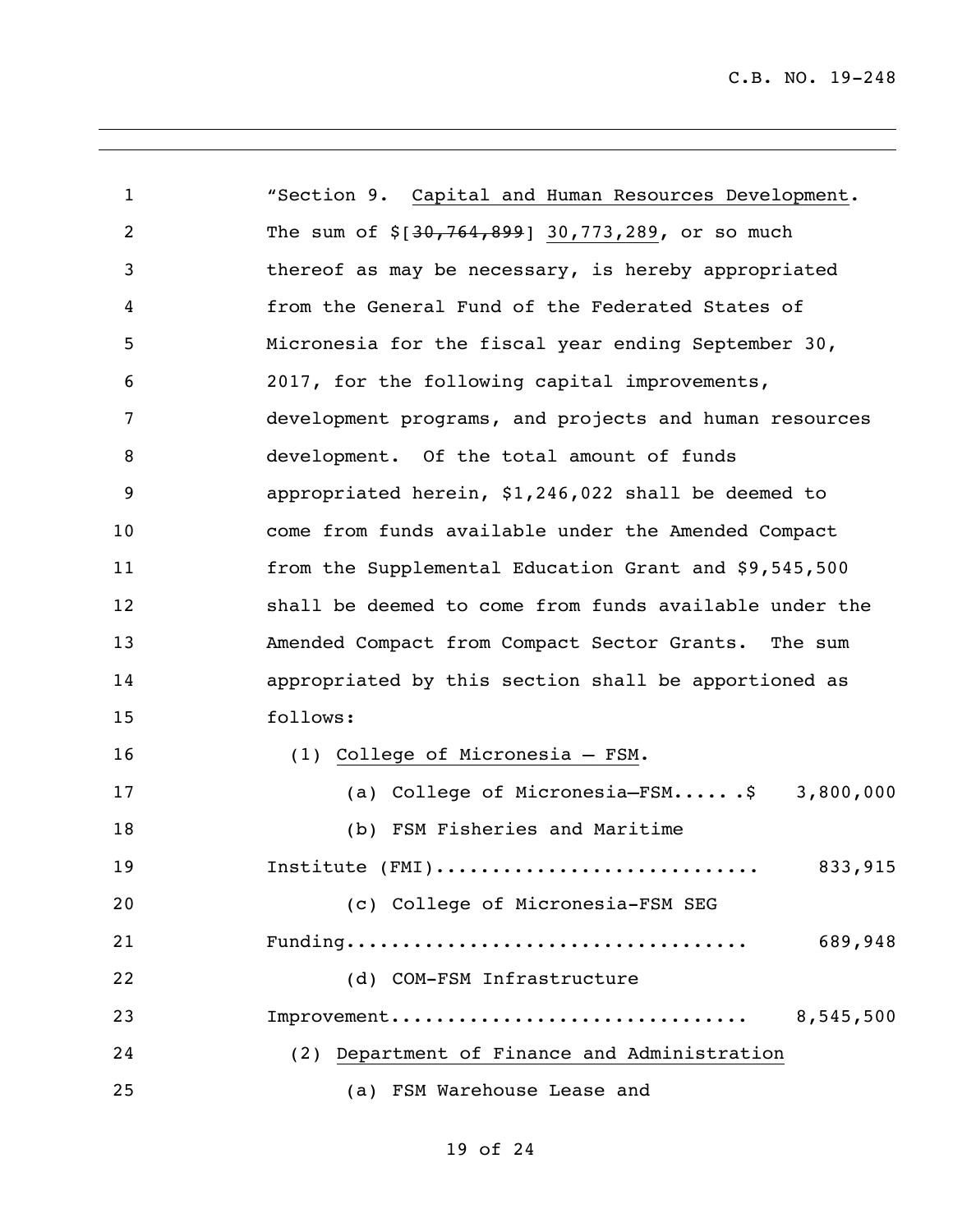| Maintenance  \$                                 | 100,000                                                          |
|-------------------------------------------------|------------------------------------------------------------------|
| (b) PCD Awareness Initiative                    | 15,000                                                           |
| (c) Staff Upgrade                               | $-0-$                                                            |
| (3) Department of Resources and Development     |                                                                  |
| (a) FSM Association of Chamber of               |                                                                  |
|                                                 | 67,000                                                           |
| (b) State Trade Fairs Enhancing                 |                                                                  |
| Value Addition                                  | $-0-$                                                            |
|                                                 | 50,000                                                           |
|                                                 | $-0-$                                                            |
| (e) National Trade Facilitation                 |                                                                  |
|                                                 | $-0-$                                                            |
| (f) Food Security Production                    | $-0-$                                                            |
| (g) Secretariat/Hosting Conference,             |                                                                  |
| Equipment/Materials                             | $-0-$                                                            |
| (h) Implement National Tourism                  |                                                                  |
| Policy/Tourism Investment Plan                  | $-0-$                                                            |
| (i) Assistance to states for Tourism            |                                                                  |
| Investment Plan Implementation to be divided as |                                                                  |
|                                                 |                                                                  |
| (j) Yap State; PROVIDED THAT,                   |                                                                  |
| \$120,000 of the \$500,000 is earmarked for     |                                                                  |
| "Yap Destination Marketing Plan                 |                                                                  |
| Project"                                        | 500,000                                                          |
| (ii) Kosrae State                               | 500,000                                                          |
|                                                 | Commerce/Support to COC<br>(d) FSM Tourism Development Framework |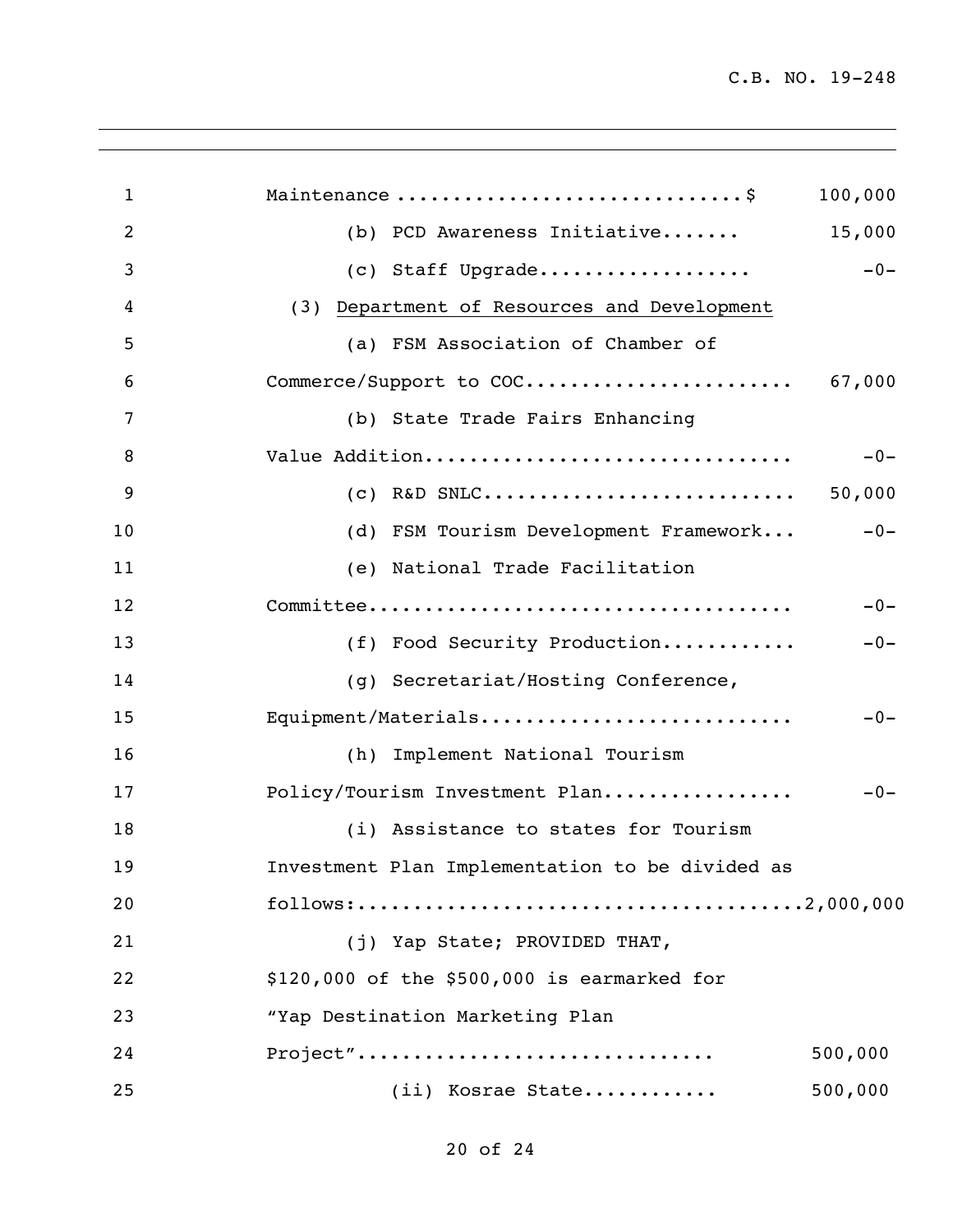| $\mathbf{1}$ | (iii) Pohnpei State \$<br>500,000                |
|--------------|--------------------------------------------------|
| 2            | 500,000<br>$(iv)$ Chuuk State                    |
| 3            | (k) Phase II Foreign Investment Review<br>$-0-$  |
| 4            | (1) Fortieth Session of the Governing            |
| 5            | Council of International Fund for                |
| 6            | Agriculture Development<br>8,827                 |
| 7            | (m) National Coastal Fisheries                   |
| 8            | Monitoring Team: Ongoing Monitoring              |
| 9            | Program, Assess Impacts of CEAFM                 |
| 10           | Program and Climate Change<br>13,736             |
| 11           | (n) Civil Organization & NGOs<br>$-0-$           |
| 12           | (o) Chamber of Commerce: Chuuk State<br>50,000   |
| 13           | (p) Chamber of Commerce: Kosrae State<br>50,000  |
| 14           | 50,000<br>(q) Chamber of Commerce: Pohnpei State |
| 15           | 50,000<br>(r) Chamber of Commerce: Yap State     |
| 16           | (4) Department of Transportation,                |
| 17           | Communications and Infrastructure                |
| 18           | (a) Operation and Dry-Docking of                 |
| 19           | Caroline Voyager and Navigator 1,200,000         |
| 20           | (b) Capital Improvement Project:                 |
| 21           | Chuuk- Weno Secondary Road and Heavy             |
| 22           | Equipment Purchase<br>300,000                    |
| 23           | (c) Capital Improvement Project:                 |
| 24           | Kosrae- Walung Water Channel<br>300,000          |
| 25           | (d) Capital Improvement Project:                 |
|              |                                                  |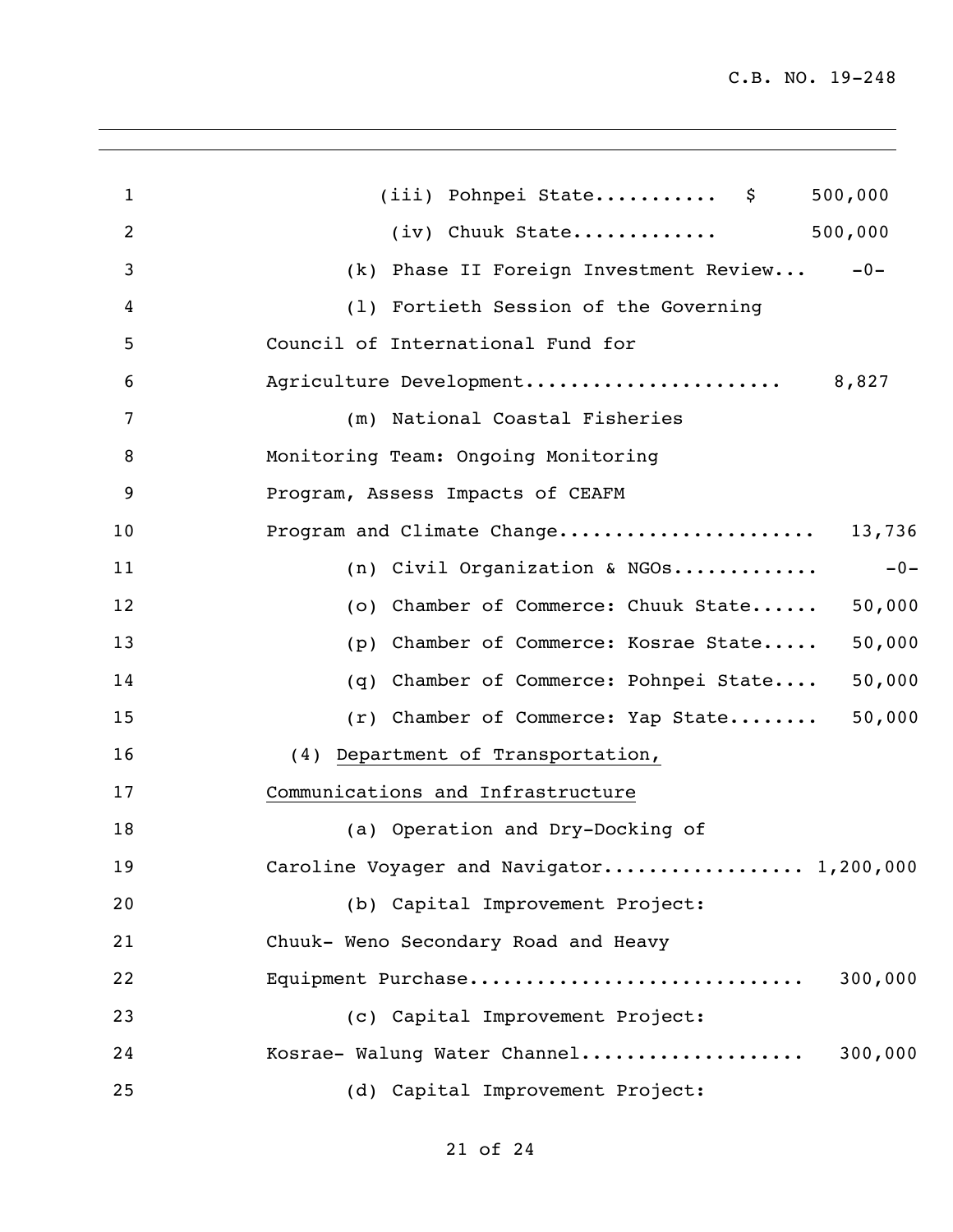| $\mathbf{1}$   | Pohnpei: Capital Road Improvement\$ 300,000                 |
|----------------|-------------------------------------------------------------|
| $\overline{2}$ | (e) Capital Improvement Project:                            |
| 3              | Yap - Preparation for the 2018                              |
| 4              | Micro Games<br>300,000                                      |
| 5              | (f) Outer Island Airport 1,000,000                          |
| 6              | (g) FSM National Government Computer                        |
| 7              |                                                             |
| 8              | (5) Department of Justice                                   |
| 9              | (a) Slipping of FSS Independence 750,000                    |
| 10             | (b) Satellite Phone and Usage Billings<br>$-0-$             |
| 11             | (c) Patrol Boats Major Maintenance                          |
| 12             |                                                             |
| 13             | (d) Anti-Human Trafficking Enforcement,                     |
| 14             | Campaign, and Investigation 100,000                         |
| 15             | (6) Office of Environment & Emergency Management            |
| 16             | (a) Fostering Sustainable Solid                             |
| 17             | Waste Management<br>$-0-$                                   |
| 18             | (7) President's Office                                      |
| 19             | (a) FSM Trust Fund 7,500,000                                |
| 20             | National Staff Upgrading<br>(b)<br>$-0-$                    |
| 21             | FSM Economic Develop. Project<br>$\left( c\right)$<br>$-0-$ |
| 22             | Implementation of ODA Policy<br>50,000<br>(d)               |
| 23             | (e) 2016 Development Partners Meeting<br>$-0-$              |
| 24             | (f) Compact Review Committee<br>50,000                      |
| 25             | National Election<br>(8)                                    |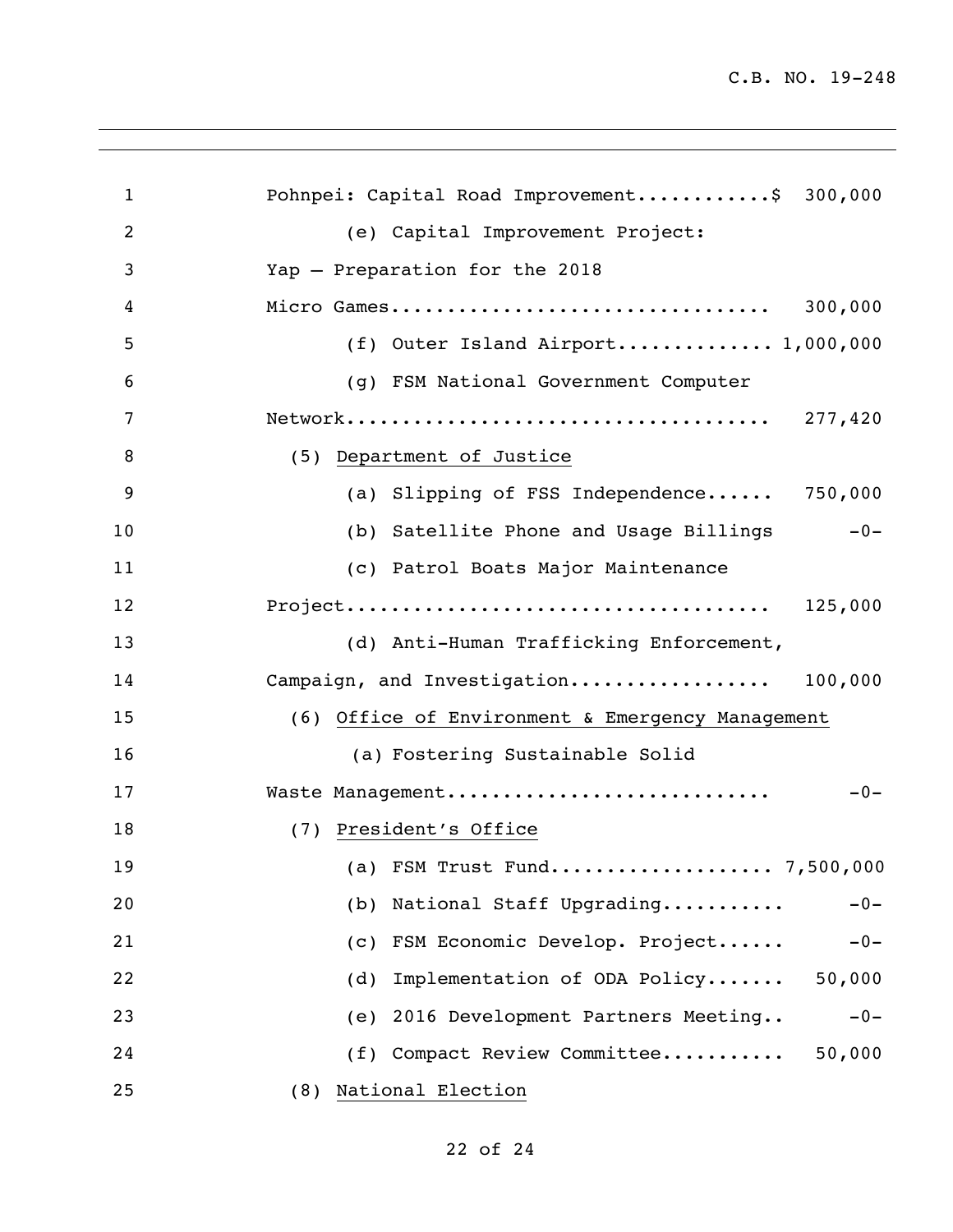| (a) Voter ID Card and New Voter              |
|----------------------------------------------|
| Registration Project\$ 50,000                |
| (9) Department of Health and Social Affairs  |
| (a) Health Services Special                  |
| 58,000                                       |
| (b) Environment: Food & Water Lab            |
|                                              |
| (c) Medical Specialist Team 195,000          |
| Health data management 208,500<br>(d)        |
| Chuuk Food Safety Office 50,000<br>(e)       |
| Doctors: Foundation Project 127,500<br>(f)   |
| MOE-BHWP Med 20,000<br>(q)                   |
| (10) Department of Education                 |
| (a) National Dept. of Education- 3           |
| Initiatives Projects 404,792                 |
| (b) Data collection & reporting              |
| (SEG Initiative) 556,074                     |
| (c) Teacher and Principal Academies<br>$-0-$ |
| (d) Aid to COM-FSM Students 260,000          |
| (11) Insurance Board                         |
| (a) Improve and Strengthen the               |
| Country's Insurance Statutory and            |
| Regulatory Framework<br>50,000               |
|                                              |
| (b) In-House Consultant/ On Site             |
|                                              |